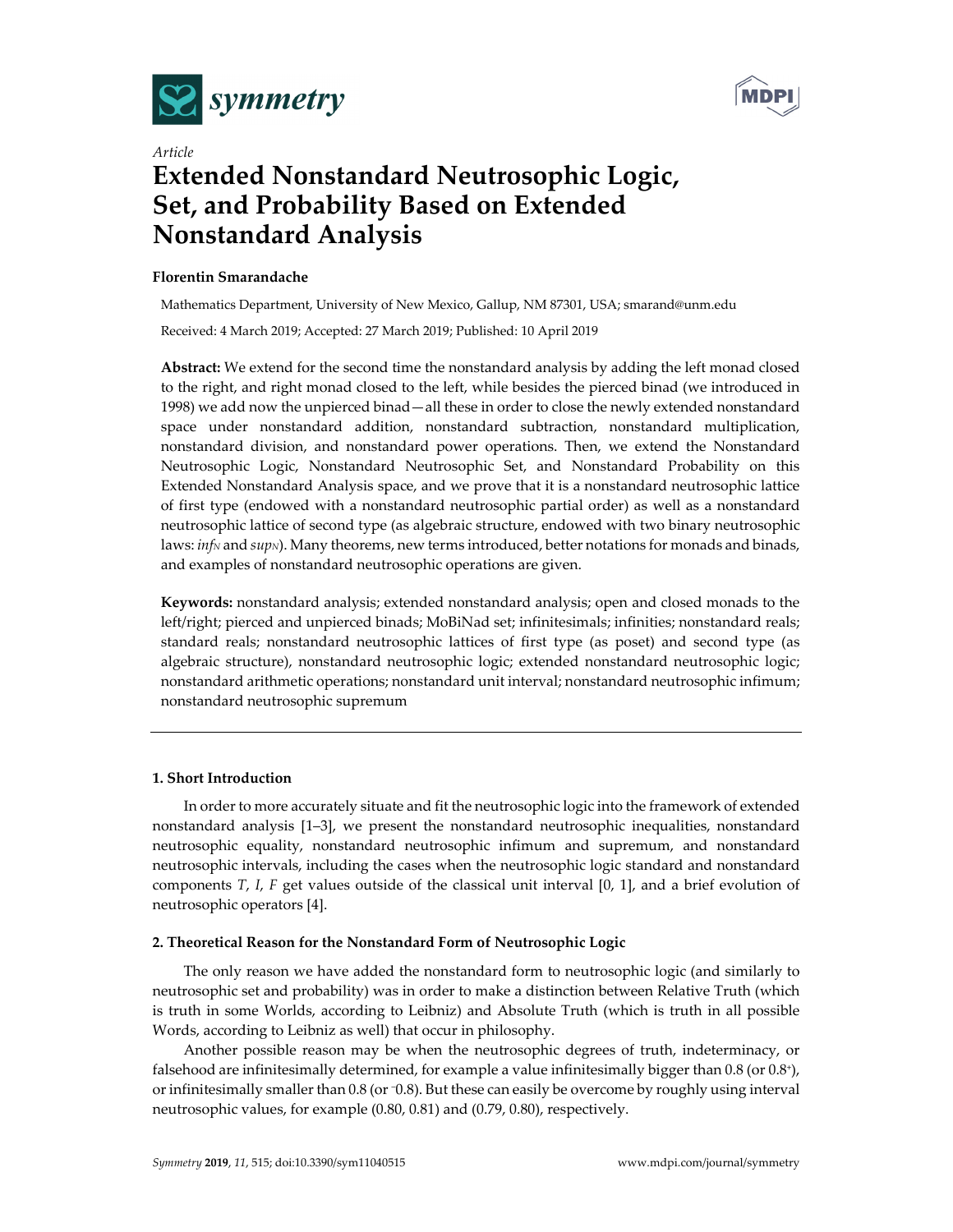## **3. Why the Sum of Neutrosophic Components Is Up to 3**

We was more prudent when we presented the sum of single valued standard neutrosophic components [5–9], saying

Let *T*, *I*, *F* be single valued numbers, *T*, *I*, 
$$
F \in [0, 1]
$$
, such that  $0 \le T + I + F \le 3$ . (1)

The sum of the single-valued neutrosophic components,  $T + I + F$  is up to 3 since they are considered completely (100%) independent of each other. But if the two components *T* and *F* are completely (100%) dependent, then  $T + F \le 1$  (as in fuzzy and intuitionistic fuzzy logics), and let us assume the neutrosophic middle component *I* is completely (100%) independent from *T* and *F*, then *I* ≤ 1, whence  $T + F + I ≤ 1 + 1 = 2$ .

But the degree of dependence/independence [10] between *T*, *I*, *F* all together, or taken two by two, may be, in general, any number between 0 and 1.

#### **4. Neutrosophic Components outside the Unit Interval [0, 1]**

Thinking out of box, inspired from the real world, was the first intent, i.e., allowing neutrosophic components (truth/indeterminacy/falsehood) values be outside of the classical (standard) unit real interval [0, 1] used in all previous (Boolean, multivalued, etc.) logics if needed in applications, so neutrosophic component values *<* 0 and *>* 1 had to occurs due to the Relative/Absolute stuff, with

*‐*

$$
0 \leq N 0 \text{ and } 1^+ > N 1 \tag{2}
$$

Later on, in 2007, I found plenty of cases and real applications in Standard Neutrosophic Logic and Set (therefore, not using the Nonstandard Neutrosophic Logic, Set, and Probability), and it was thus possible the extension of the neutrosophic set to Neutrosophic Overset (when some neutrosophic component is > 1), and to Neutrosophic Underset (when some neutrosophic component is < 0), and to Neutrosophic Offset (when some neutrosophic components are off the interval [0, 1], i.e., some neutrosophic component > 1 and some neutrosophic component < 0). Then, similar extensions to Neutrosophic Over/Under/Off Logic, Measure, Probability, Statistics, etc., [11–14], extending the unit interval [0, 1] to

$$
[\Psi, \Omega], \text{ with } \Psi \le 0 < 1 \le \Omega,\tag{3}
$$

where *Ψ*, *Ω* are standard (or nonstandard) real numbers.

#### **5. Refined Neutrosophic Logic, Set, and Probability**

We wanted to get the neutrosophic logic as general as possible [15], extending all previous logics (Boolean, fuzzy, intuitionistic fuzzy logic, intuitionistic logic, paraconsistent logic, and dialethism), and to have it able to deal with all kind of logical propositions (including paradoxes, nonsensical propositions, etc.).

That is why in 2013 we extended the Neutrosophic Logic to Refined Neutrosophic Logic / Set / Probability (from generalizations of 2‐valued Boolean logic to fuzzy logic, also from the Kleene's and Lukasiewicz's and Bochvar's 3‐symbol valued logics or Belnap's 4‐symbol valued logic, to the most general *n‐*symbol or *n‐*numerical valued refined neutrosophic logic, for any integer *n* ≥ 1), the largest ever so far, when some or all neutrosophic components *T*, *I*, *F* were split/refined into neutrosophic subcomponents  $T_1$ ,  $T_2$ , ...;  $I_1$ ,  $I_2$ , ...;  $F_1$ ,  $F_2$ , ..., which were deduced from our everyday life [16].

# **6. From Paradoxism Movement to Neutrosophy Branch of Philosophy and then to Neutrosophic Logic**

We started first from Paradoxism (that we founded in the 1980s in Romania as a movement based on antitheses, antinomies, paradoxes, contradictions in literature, arts, and sciences), then we introduced the Neutrosophy (as generalization of Dialectics of Hegel and Marx, which is actually the ancient YinYang Chinese philosophy), neutrosophy is a branch of philosophy studying the dynamics of triads, inspired from our everyday life, triads that have the form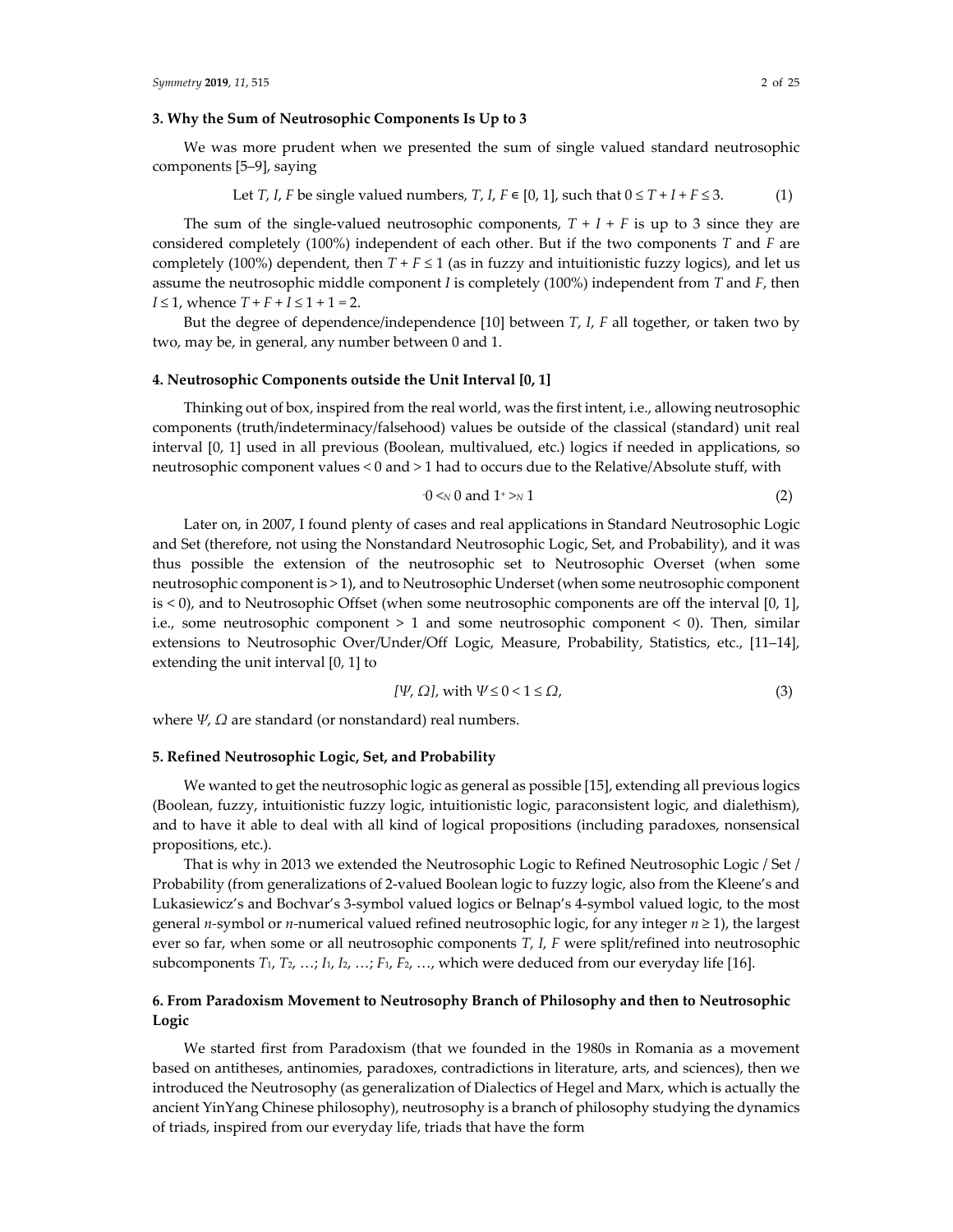where <*A*> is any item or entity [17]. (Of course, we take into consideration only those triads that make sense in our real and scientific world.)

The Relative Truth neutrosophic value was marked as *1*, while the Absolute Truth neutrosophic value was marked as 1<sup>+</sup> (a tinny bigger than the Relative Truth's value):  $1^+ \gg 1$ , where  $\gg$  is a neutrosophic inequality, meaning *1*<sup>+</sup> is neutrosophically bigger than *1*.

Similarly for Relative Falsehood/Indeterminacy (which is falsehood/indeterminacy in some Worlds) and Absolute Falsehood/Indeterminacy (which is falsehood/indeterminacy in all possible worlds).

## **7. Introduction to Nonstandard Analysis**

An *infinitesimal* (or infinitesimal number) ( $\mathcal E$  ) is a number  $\mathcal E$  , such that  $|\varepsilon|<1/n$ , for any non‐null positive integer *n*. An infinitesimal is close to zero, and so small that it cannot be measured.

The infinitesimal is a number smaller, in absolute value, than anything positive nonzero.

Infinitesimals are used in calculus.

An *infinite* (or infinite number) *(ω*) is a number greater than anything:

$$
1 + 1 + 1 + \dots + 1
$$
 (for any finite number terms) (5)

The infinites are reciprocals of infinitesimals.

The set of *hyperreals* (or *nonstandard reals*), denoted as *R\** , is the extension of set of the real numbers, denoted as *R*, and it comprises the infinitesimals and the infinites, that may be represented on the *hyperreal number line*:

$$
1/\varepsilon = \omega/1. \tag{6}
$$

The set of hyperreals satisfies the *transfer principle*, which states that the statements of first order in *R* are valid in *R\** as well.

A *monad* (*halo*) of an element  $a \in \mathbb{R}^*$ , denoted by  $\mu(a)$ , is a subset of numbers infinitesimally close to a.

#### **8. First Extension of Nonstandard Analysis**

Let us denote by  $R_{+}^{*}$  the set of positive nonzero hyperreal numbers.

We consider the left monad and right monad, and the (*pierced*) *binad* that we have introduced as extension in 1998 [5]:

**Left Monad** {that we denote, for simplicity, by (−*a*) or only <sup>−</sup>*a*} is defined as:

$$
\mu(\neg a) = (\neg a) = \neg a = \overline{a} = \{a - x, x \in \mathbb{R}^+ \mid x \text{ is infinitesimal}\}. \tag{7}
$$

**Right Monad** {that we denote, for simplicity, by  $(a<sup>+</sup>)$  or only by  $a<sup>+</sup>$ } is defined as:

$$
\mu(a^+) = (a^+) = a^+ = a^* = \{a + x, x \in \mathbb{R}^* \mid x \text{ is infinitesimal}\}.
$$
 (8)

**Pierced Binad** {that we denote, for simplicity, by (−*a*+) or only *–a*+} is defined as:

$$
\mu(\neg a^+) = (\neg a^+) = \neg a^+ = \overline{a} = \{a - x, x \in \mathbb{R}^+ \mid x \text{ is infinitesimal}\} \cup \{a + x, x \in \mathbb{R}^+ \mid x \text{ is } \}
$$
\n(9)

*infinitesimal*}

$$
= \{ a \pm x , x \in R^* \mid x \text{ is infinitesimal} \}.
$$

The left monad, right monad, and the pierced binad are subsets of *R\** .

#### **9. Second Extension of Nonstandard Analysis**

For the necessity of doing calculations that will be used in nonstandard neutrosophic logic in order to calculate the nonstandard neutrosophic logic operators (conjunction, disjunction, negation, implication, and equivalence) and in order to have the Nonstandard Real MoBiNad Set closed under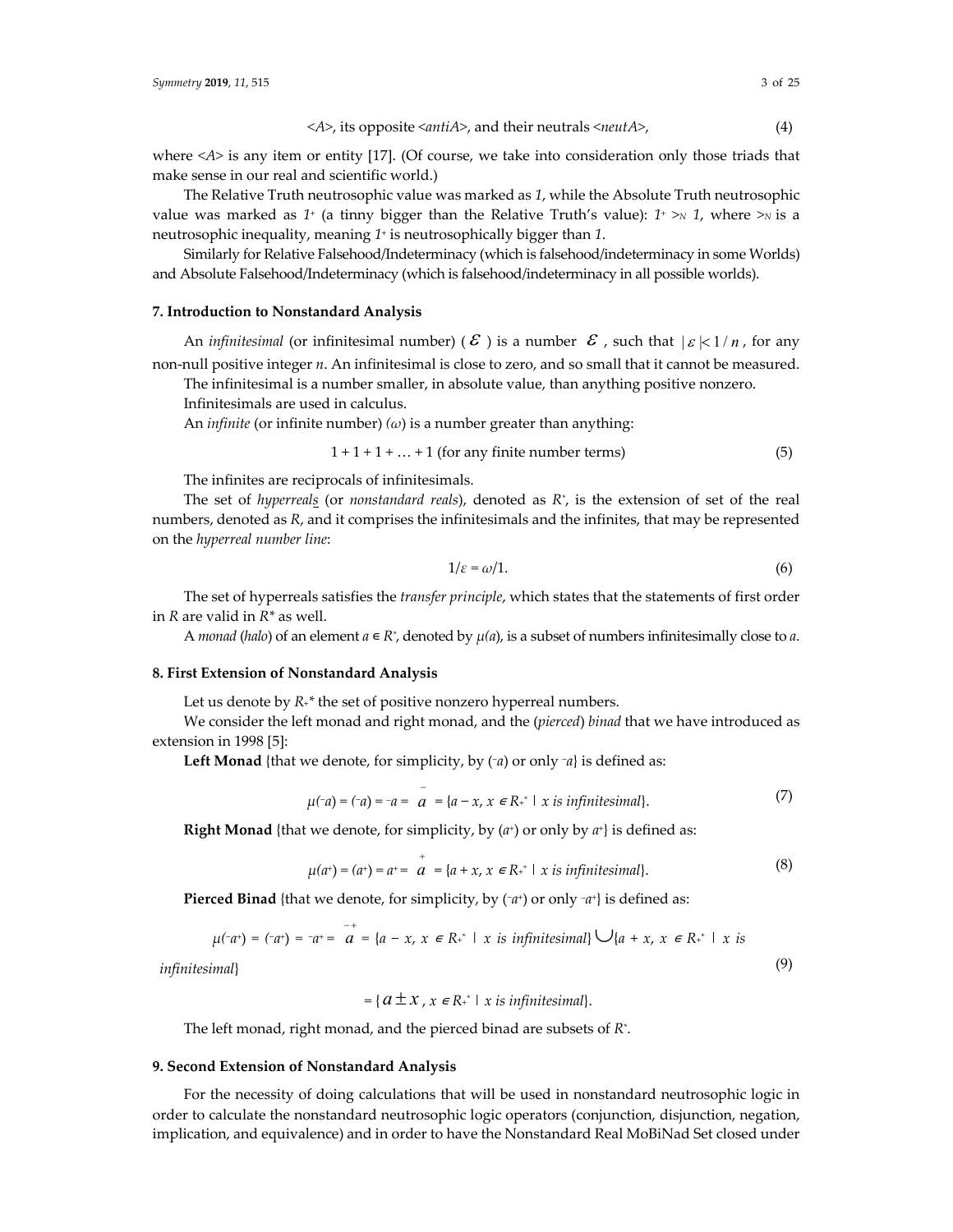arithmetic operations, we extend, for the time being, the left monad to the Left Monad Closed to the Right, the right monad to the Right Monad Closed to the Left, and the Pierced Binad to the Unpierced Binad, defined as follows [18–21].

**Left Monad Closed to the Right**

$$
\mu\left(\begin{matrix} -0\\ a \end{matrix}\right) = \left(\begin{matrix} -0\\ a \end{matrix}\right) = \frac{-0}{a} = \{a - x \mid x = 0, \text{ or } x \in \mathbb{R}^+ \text{ and } x \text{ is infinitesimal}\} = \mu(-a) \quad \bigcup \{a\} = (-a) \quad 0 \quad \bigcup \tag{10}
$$

 ${a} = -a \cup {a}.$ 

**Right Monad Closed to the Left**

$$
\mu\left(\begin{array}{c} 0^+ \\ a \end{array}\right) = \left(\begin{array}{c} 0^+ \\ a \end{array}\right) = \begin{array}{c} 0^+ \\ a = \{a + x \mid x = 0, \text{ or } x \in \mathbb{R}^+ \text{ and } x \text{ is infinitesimal}\} = \mu(a^+) \cup \{a\} = (a^+) \cup \tag{11}
$$

 ${a}$  =  ${a}^+$   $\cup$   ${a}$ .

**Unpierced Binad**

$$
\mu\begin{pmatrix} -0+ \\ a \end{pmatrix} = \begin{pmatrix} -0+ \\ a \end{pmatrix} = \begin{pmatrix} -0+ \\ a \end{pmatrix} = \begin{cases} a = \{a-x \mid x \in \mathbb{R}^+ \text{ and } x \text{ is infinitesimal}\} & \bigcup \{a+x \mid x \in \mathbb{R}^+ \text{ and } x \text{ is infinitesimal}\} \\ \text{and} & \bigcup \{a\} = \{a \pm x \mid x = 0, \text{ or } x \in \mathbb{R}^+ \text{ and } x \text{ is infinitesimal}\} = \mu(-a^+) & \bigcup \{a\} = (-a^+) & \bigcup \{a\} = -a^+ & \bigcup \{a\} \end{cases} \tag{12}
$$

The element {*a*} has been included into the left monad, right monad, and pierced binad respectively.

## **10. Nonstandard Neutrosophic Function**

In order to be able to define equalities and inequalities in the sets of monads, and in the sets of binads, we construct a *nonstandard neutrosophic function* that approximates the monads and binads to tiny open (or half open and half closed respectively) standard real intervals as below. It is called 'neutrosophic' since it deals with indeterminacy: unclear, vague monads and binads, and the function approximates them with some tiny real subsets.

Taking an arbitrary infinitesimal

$$
\varepsilon_1 > 0
$$
, and writing  $\tau a = a - \varepsilon_1$ ,  $a^+ = a + \varepsilon_1$ , and  $\tau a^+ = a \pm \varepsilon_1$ , (13)

or taking an arbitrary infinitesimal  $\varepsilon_2 \geq 0$ , and writing

$$
\stackrel{-0}{a} = (a - \varepsilon_2, a], \stackrel{0+}{a} = [a, a + \varepsilon_2), \stackrel{-0+}{a} = (a - \varepsilon_2, a + \varepsilon_2)
$$
\n(14)

We meant to actually pick up a representative from each class of the monads and of the binads. Representations of the monads and binads by intervals is not quite accurate from a classical point of view, but it is an approximation that helps in finding a partial order and computing nonstandard arithmetic operations on the elements of the nonstandard set *NRMB*.

Let *ε* be a generic positive infinitesimal, while *a* be a generic standard real number.

Let *P(R*) be the power set of the real number set *R*.

$$
\mu_N: NR_{MB} \longrightarrow P(R) \tag{15}
$$

For any  $a \in R$ , the set of real numbers, one has

$$
\mu_N((a)) = N(a - \varepsilon, a), \tag{16}
$$

$$
\mu_N((a^*)) = N(a, a + \varepsilon), \tag{17}
$$

$$
\mu_N((\neg a^*)) =_N (a - \varepsilon, a) \cup (a, a + \varepsilon), \tag{18}
$$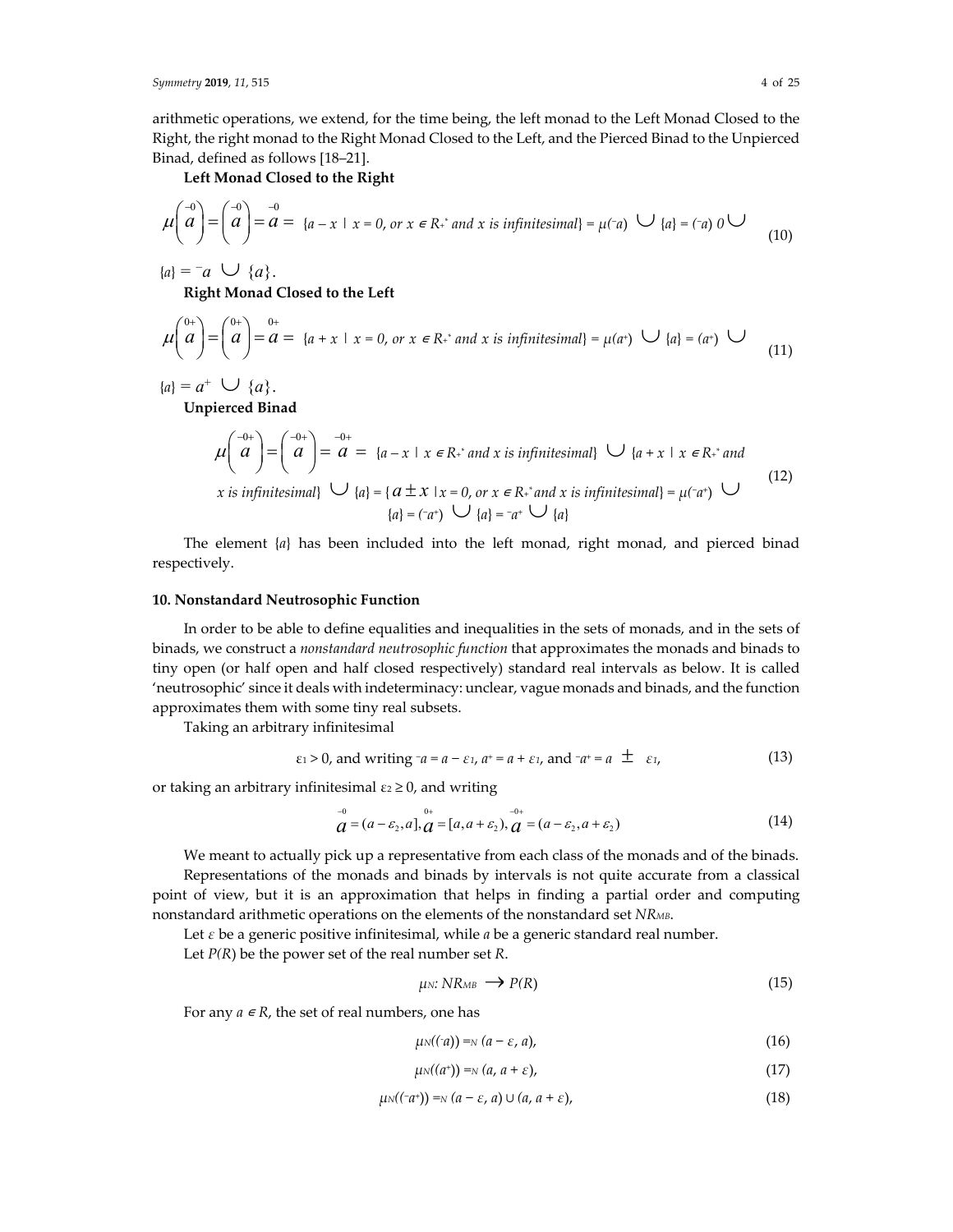*Symmetry* **2019**, 11, 515

$$
\mu_N\left(\begin{pmatrix} -0\\a \end{pmatrix}\right) =_N (a-\varepsilon, a],\tag{19}
$$

$$
\mu_N\left(\begin{pmatrix} 0+\\a \end{pmatrix}\right) =_N [a, a+\varepsilon), \tag{20}
$$

$$
\mu_N\left(\begin{pmatrix} -0+ \\ a \end{pmatrix}\right) =_N (a-\varepsilon, a+\varepsilon),\tag{21}
$$

$$
\mu_N\left(\begin{pmatrix} 0\\a\\ \end{pmatrix}\right) =_N \mu_N(a) =_N a = [a,a],
$$
\n(22)

in order to set it as real interval too.

# **11. General Notations for Monads and Binads**

Let  $a \in R$  be a standard real number. We use the following general notation for monads and binads.

$$
a = \{a, a, a, a, a, a, a, a\} \text{ and by convention } a = a \tag{23}
$$

or

$$
m \in \{ , -1, -1, +1, -1, -0+\} = \{0, -1, 0, +1, 0, -1, -0+\};\tag{24}
$$

therefore "*m*" above a standard real number "*a*" may mean anything: a standard real number (<sup>0</sup>, or nothing above), a left monad (*−*), a left monad closed to the right (−0), a right monad (+), a right monad closed to the left (0+), a pierced binad (*−*+), or a unpierced binad (−0+), respectively.

The notations of monad's and binad's diacritics above (not laterally) the number *a* as

$$
a, a, a, a, a, a
$$
 (25)

are the best, since they also are designed to avoid confusion for the case when the real number *a* is negative.

For example, if *a =* <sup>−</sup>*2*, then the corresponding monads and binads are respectively represented as:

$$
-2, \, 2, \, 2, \, 2, \, 2, \, 2, \, 2
$$
\n
$$
(26)
$$

# **Classical and Neutrosophic Notations**

Classical notations on the set of real numbers: <, ≤, >, ≥, ˄, ˅, →,↔, ∩, ∪, ⊂, ⊃, ⊆, ⊇, =, ∊,

$$
+,-,\times,\div,\wedge,\ast
$$
 (27)

Operations with real subsets:

$$
\circled{\scriptstyle\ast}%
$$
 (28)

Neutrosophic notations on nonstandard sets (that involve indeterminacies, approximations, and vague boundaries):

$$
\langle N, \leq N, \geq N, \geq N, \land N, \lor N, \rightarrow N, \leftrightarrow N, \land N, \cup N, \subset N, \supset N, \subseteq N, \supseteq N, \Rightarrow N, \in N + N, \neg N, \xrightarrow{\times_N, \div_N} \wedge N, \ast_N \tag{29}
$$

## **12. Neutrosophic Strict Inequalities**

We recall the neutrosophic strict inequality which is needed for the inequalities of nonstandard numbers.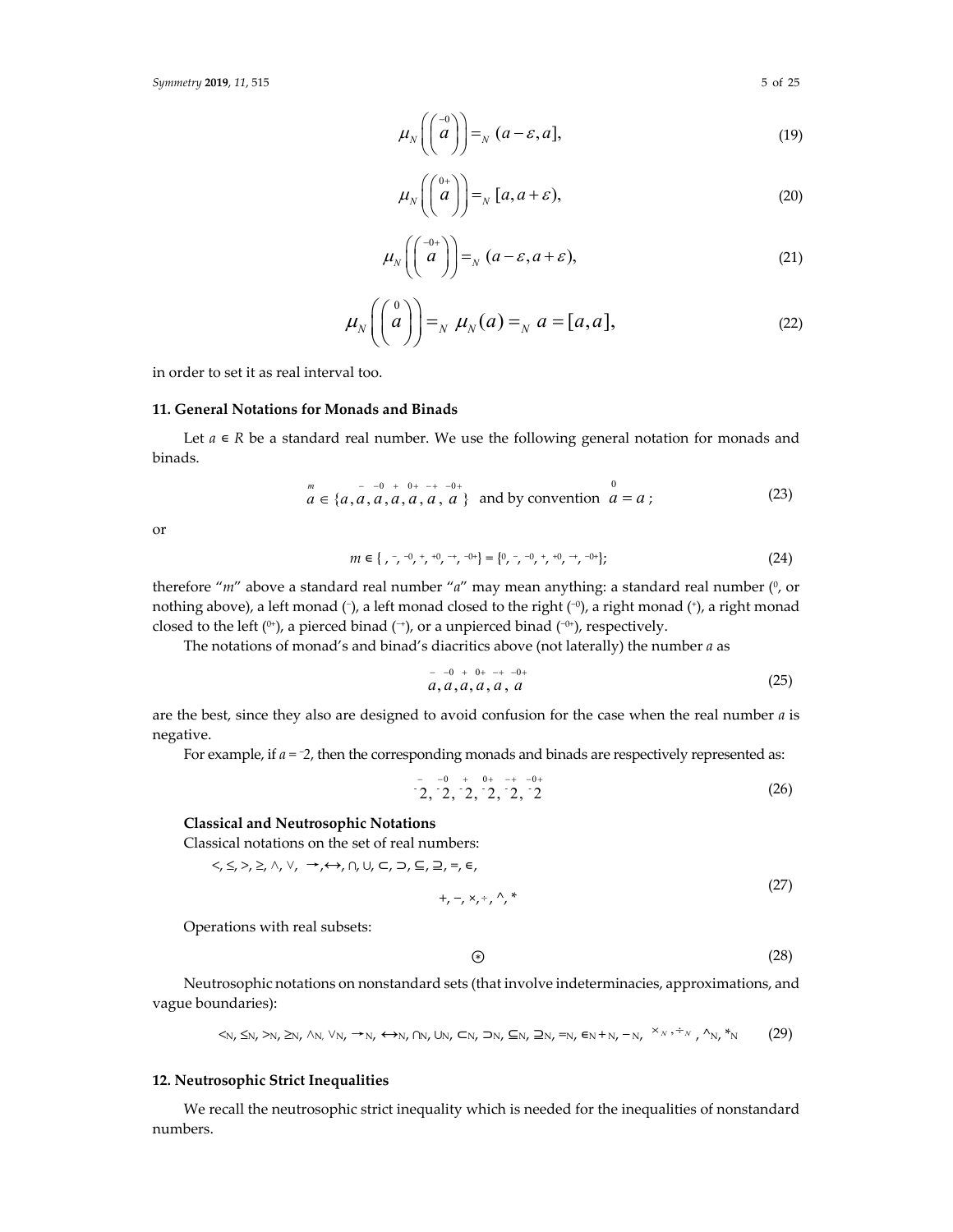Let *α* and *β* be elements in a partially ordered set *M*. We have defined the neutrosophic strict inequality

$$
\alpha \gg_{\mathbb{N}} \beta \tag{30}
$$

and read as

# "*α is neutrosophically greater than β"*

if *α* in general is greater than *β*, or *α* is approximately greater than *β*, or *subject to some indeterminacy* (unknown or unclear ordering relationship between *α* and *β*) *or subject to some contradiction (*situation when α is smaller than or equal to *β*) *α is greater than β*.

It means that in most of the cases, on the set *M*, *α is greater than β*.

And similarly for the opposite neutrosophic strict inequality

 $\alpha \leq N \beta$  (31)

## **13. Neutrosophic Equality**

We have defined the neutrosophic inequality

 $\alpha = N \beta$  (32)

and read as

"*α is neutrosophically equal to β"* 

if *α* in general is equal to *β*, or *α* is approximately equal to *β*, or *subject to some indeterminacy* (unknown or unclear ordering relationship between *α* and *β*) *or subject to some contradiction (*situation when α is not equal to  $β$ )  $α$  *is equal to*  $β$ .

It means that in most of the cases, on the set *M*, *α is equal to β*.

## **14. Neutrosophic (Nonstrict) Inequalities**

Combining the neutrosophic strict inequalities with neutrosophic equality, we get the *≥<sup>N</sup>* and *≤<sup>N</sup>* neutrosophic inequalities.

Let *α* and *β* be elements in a partially ordered set *M*.

The neutrosophic (nonstrict) inequality

$$
\alpha \geq_N \beta \tag{33}
$$

and read as

```
"α is neutrosophically greater than or equal to β"
```
if *α* in general is greater than or equal to *β*, or *α* is approximately greater than or equal to *β*, or subject to some indeterminacy (unknown or unclear ordering relationship between *α* and *β*) or subject to some contradiction (situation when *α* is smaller than *β*) *α* is greater than or equal to *β*.

It means that in most of the cases, on the set *M*, *α is greater than or equal to β*.

And similarly for the opposite neutrosophic (nonstrict) inequality

$$
\alpha \leq_N \beta. \tag{34}
$$

# **15. Neutrosophically Ordered Set**

Let *M* be a set.  $(M, \leq N)$  is called a neutrosophically ordered set if

$$
\forall \alpha, \beta \in M, \text{ one has: either } \alpha \leq N \beta, \text{ or } \alpha = N \beta, \text{ or } \alpha > N \beta. \tag{35}
$$

#### **16. Neutrosophic Infimum and Neutrosophic Supremum**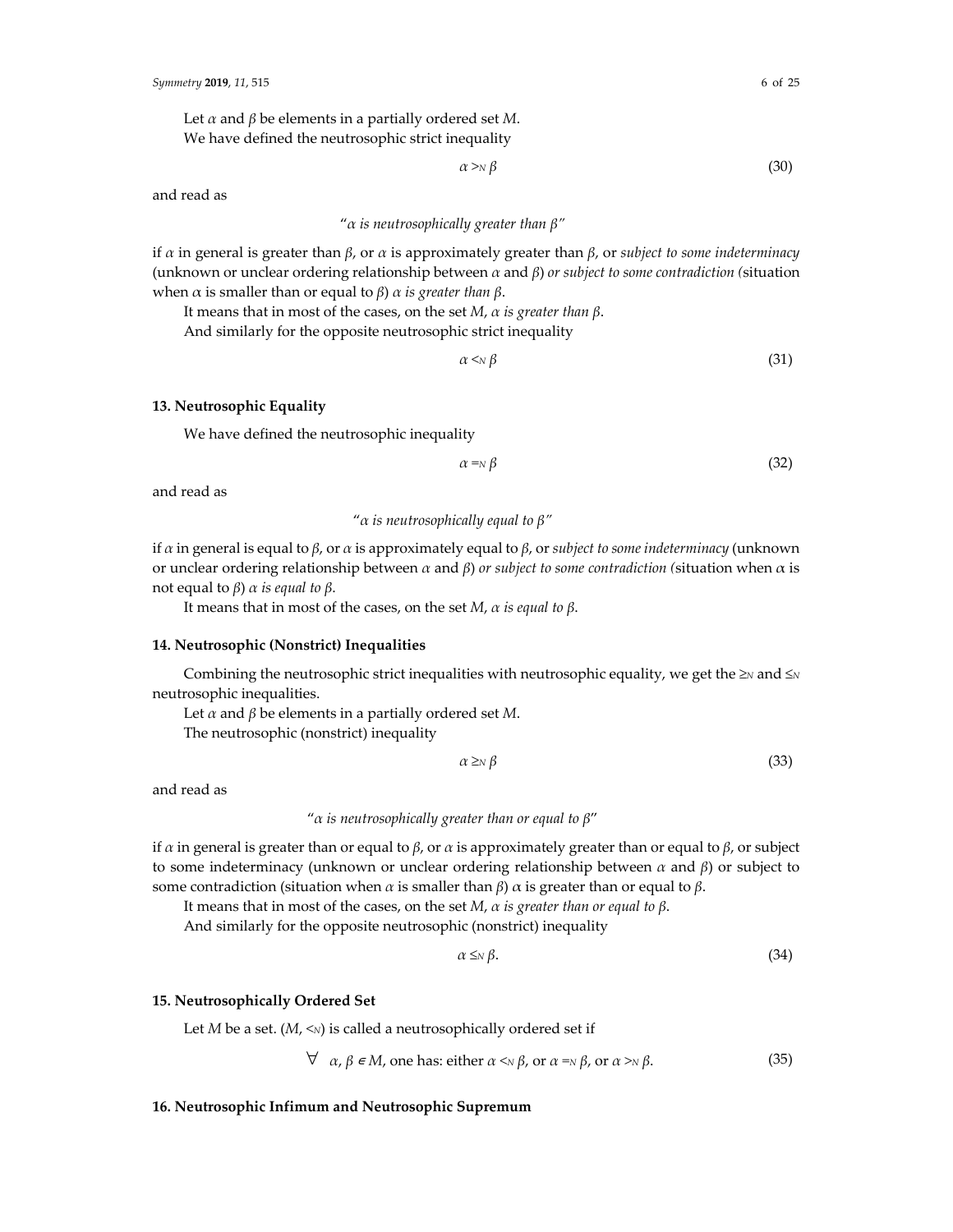As an extension of the classical infimum and classical supremum, and using the neutrosophic inequalities and neutrosophic equalities, we define the neutrosophic infimum (denoted as *infN*) and the neutrosophic supremum (denoted as *sup*<sub>N</sub>).

*Neutrosophic Infimum*.

Let  $(S, \leq N)$  be a set that is neutrosophically partially ordered, and *M* a subset of *S*.

The neutrosophic infimum of  $M$ , denoted as  $inf_N(M)$  is the neutrosophically greatest element in *S* that is neutrosophically less than or equal to all elements of *M*:

*Neutrosophic Supremum*.

Let  $(S, \leq N)$  be a set that is neutrosophically partially ordered and *M* a subset of *S*.

The neutrosophic supremum of *M*, denoted as  $\text{supN}(M)$  is the neutrosophically smallest element in *S* that is neutrosophically greater than or equal to all elements of *M*.

## **17. Definition of Nonstandard Real MoBiNad Set**

Let ℝ be the set of standard real numbers, and ℝ<sup>∗</sup> be the set of hyper-reals (or nonstandard reals) that consists of infinitesimals and infinites.

The Nonstandard Real MoBiNad Set is now defined for the first time as follows

$$
NR_{MB} =_N \left\{ \begin{matrix} \varepsilon, \omega, a, (-a), (-a^0), (a^+), (a^a), (-a^+), (-a^{0+}) \text{ | where } \varepsilon \text{ are infinitesimals,} \\ \text{with } \varepsilon \in \mathbb{R}^*; \ \omega = 1/\varepsilon \text{ are infinites, with } \omega \in \mathbb{R}^*; \text{ and } a \text{ are real numbers, with } a \in \mathbb{R} \end{matrix} \right\}
$$
 (36)

Therefore

$$
NR_{MB} =_N \mathbb{R}^* \cup \mathbb{R} \cup \mu(\mathbb{R}) \cup \mu(\mathbb{R}^0) \cup \mu(\mathbb{R}^+) \cup \mu(\mathbb{R}^+) \cup \mu(\mathbb{R}^+) \cup \mu(\mathbb{R}^0), \tag{37}
$$

where  $\mu$ ( $\bar{R}$ ) is the set of all real left monads,

 $\mu$ ( $\bar{R}$ <sup>0</sup>) is the set of all real left monads closed to the right,

 $\mu(\mathbb{R}^+)$  is the set of all real right monads,

 $\mu(^{0} \mathbb{R}^{+})$  is the set of all real right monads closed to the left,

 $\mu$ ( $\bar{R}$ ) is the set of all real pierced binads,

and  $\mu$ ( $\lceil \mathbb{R}^{0+} \rceil$ ) is the set of all real unpierced binads.

Also,

$$
NR_{MB} =_{N} \left\{ \varepsilon, \omega, \overline{a} \mid \text{where } \varepsilon, \omega \in \mathbb{R}^*, \varepsilon \text{ are infinitesimals, } \omega = \frac{1}{\varepsilon} \text{ are infinites; } a \in \mathbb{R}; \text{ and } m \in \{ , -, -, +, +, -, +, -\} \right\}
$$
(38)

*NRMB* is closed under addition, subtraction, multiplication, division (except division by *a* , with  $a = 0$  and  $m \in \{ , -1, 0, 0, 0, 0, \ldots \}$ ,  $a = 0$ , and power

$$
\left\{\begin{pmatrix}m_1\\a\\c\end{pmatrix}^{m_2}\right\} \text{ with: either } a > 0 \text{, or } a = 0 \text{ and } m \in \{1, 0, 0\} \text{ and } b > 0 \text{, or } a < 0 \text{ but } b = \frac{p}{r}
$$

(irreducible fraction) and *p*, *r* are integers with *r* an odd positive integer  $r \in \{1, 3, 5, ...\}$ .

These mobinad (nonstandard) above operations are reduced to set operations, using Set Analysis and Neutrosophic Analysis (both introduced by the author [22] (page 11), which are generalizations of Interval Analysis), and they deal with sets that have indeterminacies.

## **18. Etymology of MoBiNad**

MoBiNad comes from **mo***nad* + **bi***nad*, introduced now for the first time.

#### **19. Definition of Nonstandard Complex MoBiNad Set**

*m*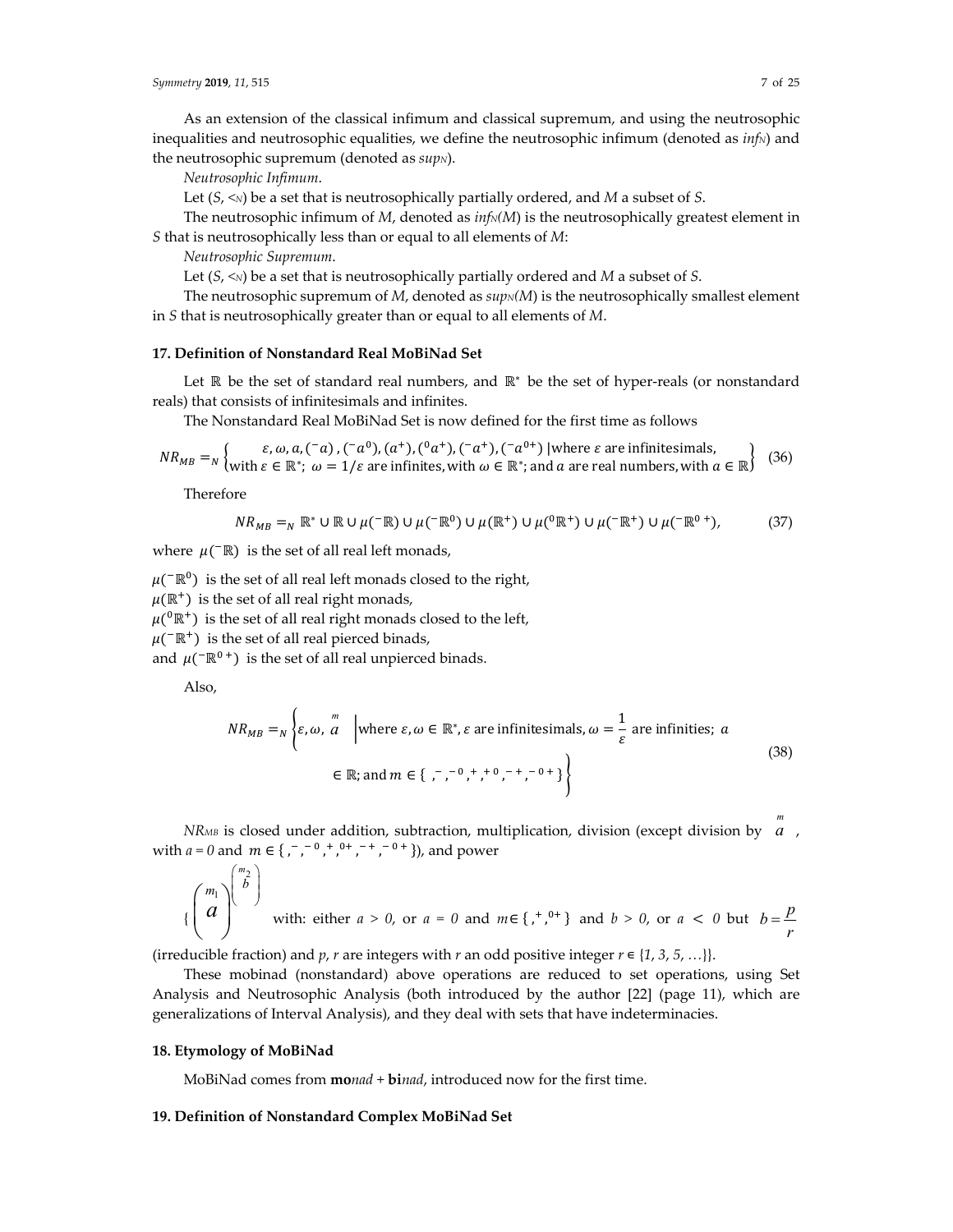The Nonstandard Complex MoBiNad Set, introduced here for the first time, is defined as

$$
NC_{MB} =_{N} \{ \alpha + \beta i | \text{ where } i = \sqrt{-1}; \ \alpha, \beta \in NR_{MB} \}
$$
 (39)

#### **20. Definition of Nonstandard Neutrosophic Real MoBiNad Set**

The Nonstandard Neutrosophic Real MoBiNad Set, introduced now for the first time, is defined as

$$
NNR_{MB} =_N \{ \alpha + \beta I | \text{ where } I = \text{literal indeterminacy}, I^2 = I; \alpha, \beta \in NR_{MB} \}. \tag{40}
$$

#### **21. Definition of Nonstandard Neutrosophic Complex MoBiNad Set**

The Nonstandard Neutrosophic Complex MoBiNad Set, introduced now for the first time, is defined as

$$
NNC_{MB} =_N {\alpha + \beta I} \text{ where } I = \text{literal indeterminacy}, I^2 = I; \alpha, \beta \in NC_{MB}
$$
 (41)

## **22. Properties of the Nonstandard Neutrosophic Real Mobinad Set**

Since in nonstandard neutrosophic logic we use only the nonstandard neutrosophic real mobinad set, we study some properties of it.

**Theorem 1.** The nonstandard real mobinad set  $(NR_{MB}, \leq_N)$ , endowed with the nonstandard neutrosophic *inequality is a lattice of first type [as partially ordered set (poset*)*]*.

**Proof.** The set  $NR_{MB}$  is partially ordered, because (except the two-element subsets of the form  $\left\{\begin{array}{c} -+\\ a,\ a\end{array}\right\}$  and  $\left\{\begin{array}{c} -0+\\ a,\ a'\end{array}\right\}$  , with  $a\in\mathbb{R}$ , beetwen which there is no order) all other elements are ordered:

If  $a < b$ , where  $a, b \in \mathbb{R}$ , then:  $\frac{m_1}{a} <sub>N</sub>$   $\frac{m_2}{b}$ , for any monads or binads

$$
m_1, m_2 \in_N \{ , -0, +0+ - + -0+ \}.
$$
 (42)

If  $a = b$ , one has:

$$
-a <_{N} a,
$$
\n<sup>(42)</sup>

$$
a^- <_N a^+ \tag{43}
$$

$$
a <_N a^+
$$
 (44)

$$
-a \leq_N - a^+, \tag{45}
$$

$$
-a \leq_N a^+, \tag{46}
$$

and there is no neutrosophic ordering relationship between  $a$  and  $-a^+$ ,

nor between *a* and 
$$
\frac{1}{a}
$$
 (that is why  $\leq_N$  on  $NR_{MB}$  is a partial ordering set). (47)

If 
$$
a > b
$$
, then:  $\frac{m_1}{a} >_N \frac{m_2}{b}$ , for any monads or binads  $m_1$ ,  $m_2$ . (48)

Any two-element set  $\{\alpha, \beta\} \subset_N NR_{MB}$  has a neutrosophic nonstandard infimum (meet, or greatest lower bound) that we denote by  $\inf_{N}$ , and a neutrosophic nonstandard supremum (joint, or least upper bound) that we denote by  $\sup_N$ , where both

$$
\inf_{N} \{ \alpha, \beta \} \text{ and } \sup_{N} \{ \alpha, \beta \} \in NR_{MB}. \tag{49}
$$

For the nonordered elements  $a$  and  $-a^+$ :

$$
\inf_{N} \{a, a^+ \} =_{N^-} a \in_N N R_{MB}, \tag{50}
$$

$$
\sup_{N} \{a, a^+ \} =_N a^+ \in_N NR_{MB}
$$
\n
$$
(51)
$$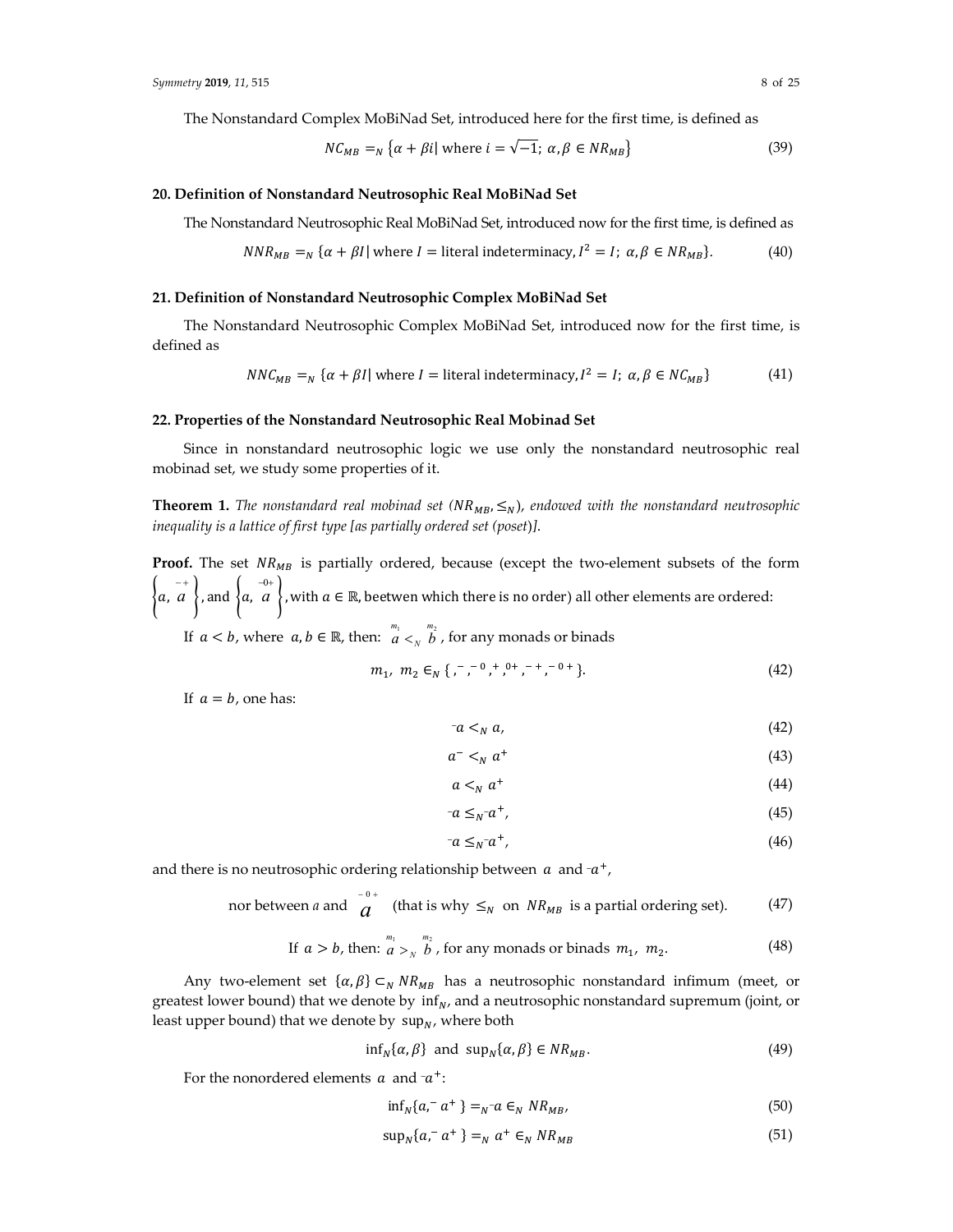And similarly for nonordered elements  $a$  and  $-a^{0+}$ :

$$
\inf_{N} \{a,^{-} a^{0+}\} =_{N}^{-} a \in_{N} N R_{MB}, \tag{52}
$$

$$
\sup_{N} \{a,^{-} a^{0+}\} =_{N} a^{+} \in_{N} NR_{MB}.
$$
\n(53)

Dealing with monads and binads which neutrosophically are real subsets with indeterminate borders, and similarly  $a = [a, a]$  can be treated as a subset, we may compute inf<sub>N</sub> and sup<sub>N</sub> of each of them.

$$
\inf_{N}(\bar{a}) =_{N} \bar{a} \text{ and } \sup_{N}(\bar{a}) =_{N} \bar{a}; \tag{54}
$$

$$
\inf_N(a^+) =_N a^+
$$
 and  $\sup_N(a^+) =_N a^+$ ; (55)

$$
\inf_{N}(\bar{a}^{+}) =_{N} \bar{a} \text{ and } \sup_{N}(\bar{a}^{+}) =_{N} a^{+};
$$
\n(56)

$$
\inf_{N} (^{-}a^{0+}) =_{N}^{-}a \text{ and } \sup_{N} (^{-}a^{0+}) =_{N} a^{+}.
$$
 (57)

Also,

$$
\inf_{N}(a) =_{N} a \text{ and } \sup_{N}(a) =_{N} a. \tag{58}
$$

If  $a < b$ , then  $\left(\begin{array}{cc} m_1 & m_2 \\ a & <_N \end{array}\right)$ , hence

$$
\inf_{N} \left\{ \begin{array}{c} m_1 & m_2 \\ a & b \end{array} \right\} =_N \inf_{N} \left\{ \begin{array}{c} m_1 \\ a \end{array} \right\} \text{ and } \sup_{N} \left\{ \begin{array}{c} m_1 & m_2 \\ a & b \end{array} \right\} =_N \sup_{N} \left\{ \begin{array}{c} m_2 \\ b \end{array} \right\},\tag{59}
$$

which are computed as above.

Similarly, if

$$
a > b, \text{ with } \begin{array}{c} m_1 \\ a \\ \end{array} >_N \begin{array}{c} m_2 \\ b \\ \end{array} . \tag{60}
$$

If 
$$
a = b
$$
, then:  $\inf_{N} \begin{Bmatrix} m_1 & m_2 \\ a & a \end{Bmatrix} =_N$  the neutrosophically smallest ( $\lt_N$ ) element among  

$$
\inf_{N} \begin{Bmatrix} m_1 \\ a \end{Bmatrix} \text{ and } \inf_{N} \begin{Bmatrix} m_2 \\ a \end{Bmatrix}.
$$
 (61)

While  $\sup_N$ }  $\left\{\begin{array}{c}m_1 & m_2 \ a & , a\end{array}\right\} =_N$  the neutrosophically greatest ( $>_N$ ) element among

$$
\sup_{N} \left\{ \begin{array}{c} m_1 \\ a \end{array} \right\} \text{ and } \sup_{N} \left\{ \begin{array}{c} m_2 \\ a \end{array} \right\}.
$$
 (62)

Examples:

$$
\inf_{N}(\bar{a}, a^+) =_{N} a
$$
 and  $\sup_{N}(\bar{a}, a^+) =_{N} a^+$ ; (63)

$$
\inf_{N}(\bar{a}, a^{+}) =_{N} a \text{ and } \sup_{N}(\bar{a}, a^{+}) =_{N} a^{+};
$$
\n(64)

$$
\inf_{N}(\bar{a}^+, a^+) =_{N} \bar{a} \text{ and } \sup_{N}(\bar{a}^+, a^+) =_{N} a^+.
$$
 (65)

Therefore,  $(NR_{MB}, \leq_N)$  is a nonstandard real mobinad lattice of first type (as partially ordered set).

# **Consequence**

If we remove all pierced and unpierced binads from  $NR_{MB}$  and we denote the new set by  $NR_M = \{\varepsilon, \omega, a, a^-, a^-, a^+, a^+, \text{where } \varepsilon \text{ are infinitesimals}, \omega \text{ are infinites, and } a \in \mathbb{R}\}\$ we obtain a totally neutrosophically ordered set.

**Theorem 2.** Any finite non-empty subset L of  $(NR_{MB}, \leq_N)$  is also a sublattice of first type.

**Proof.** It is a consequence of any classical lattice of first order (as partially ordered set).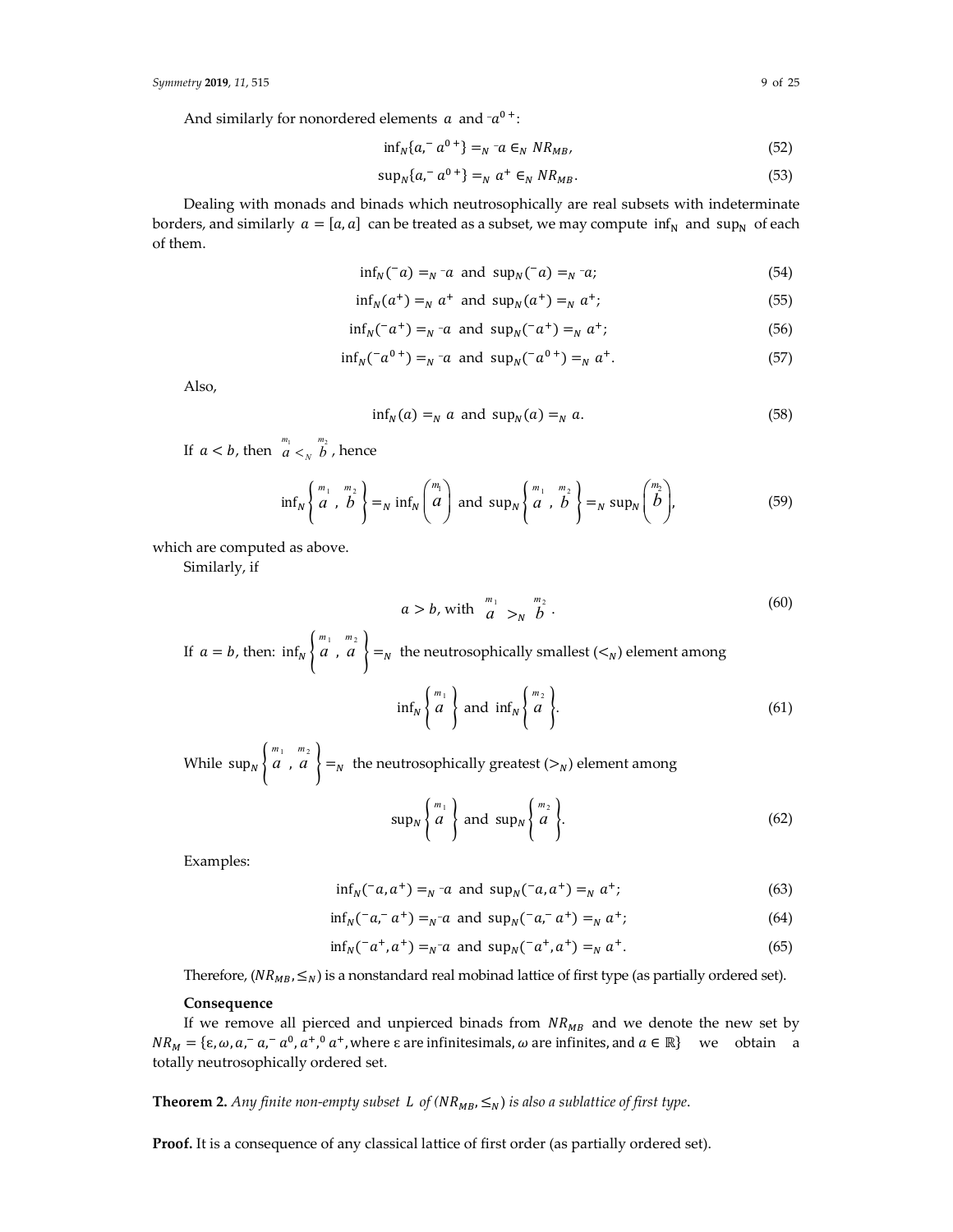**Theorem 3.** (NR<sub>MB</sub>,  $\leq_N$ ) is bounded neither to the left nor to the right, since it does not have a minimum *(bottom*, *or least element*), *or a maximum (top*, *or greatest element*).

**Proof.** Straightforward, since *NRMB* includes the set of real number  $R = (-\infty, +\infty)$  which is clearly unbounded to the left and right‐hand sides.

**Theorem 4.**  $(NR_{MB}, inf_N, sup_N)$ , where  $inf_N$  and  $sup_N$  are two binary operations, dual to each other, defined *before as a lattice of second type (as an algebraic structure*).

**Proof.** We have to show that the two laws  $inf_N$  and  $sup_N$  are commutative, associative, and verify the absorption laws.

Let  $\alpha$ ,  $\beta$ ,  $\gamma \in NR_{MB}$  be two arbitrary elements. Commutativity Laws (i)

$$
\inf_{N} \{ \alpha, \beta \} =_{N} \inf_{N} \{ \beta, \alpha \}
$$
\n(66)

(ii)

$$
sup_N\{\alpha,\beta\} =_N supp_N\{\beta,\alpha\}
$$
\n(67)

Their proofs are straightforward.

Associativity Laws

(i)

$$
\inf_{N} {\alpha, \inf_{N} {\beta, \gamma} } =_{N} \inf_{N} {\{ \inf_{N} {\{\alpha, \beta\}, \gamma \} } }.
$$
 (68)

**□**

**Proof.**

$$
\inf_{N} {\alpha, \inf_{N} {\beta, \gamma} } =_{N} \inf_{N} {\alpha, \beta, \gamma}, \qquad (69)
$$

and

$$
\inf_{N} \{ \inf_{N} \{ \alpha, \beta \}, \gamma \} =_{N} \inf_{N} \{ \alpha, \beta, \gamma \},\tag{70}
$$

where we have extended the binary operation inf<sub>N</sub> to a trinary operation inf<sub>N</sub>.

(ii)

$$
sup_{N}\{\alpha, sup_{N}\{\beta, \gamma\}\} =_{N} sup_{N}\{sup_{N}\{\alpha, \beta\}, \gamma\}
$$
\n(71)

**□**

**Proof.**

$$
sup_{N}\{\alpha, sup_{N}\{\beta, \gamma\}\} =_{N} sup_{N}\{\alpha, \beta, \gamma\},
$$
\n(72)

and

$$
\sup_{N} {\alpha, \sup_{N} {\beta, \gamma} } =_{N} \sup_{N} {\alpha, \beta, \gamma},
$$
 (73)

where similarly we have extended the binary operation sup<sub>N</sub> to a trinary operation sup<sub>N</sub>. Absorption Laws (as peculiar axioms to the theory of lattice)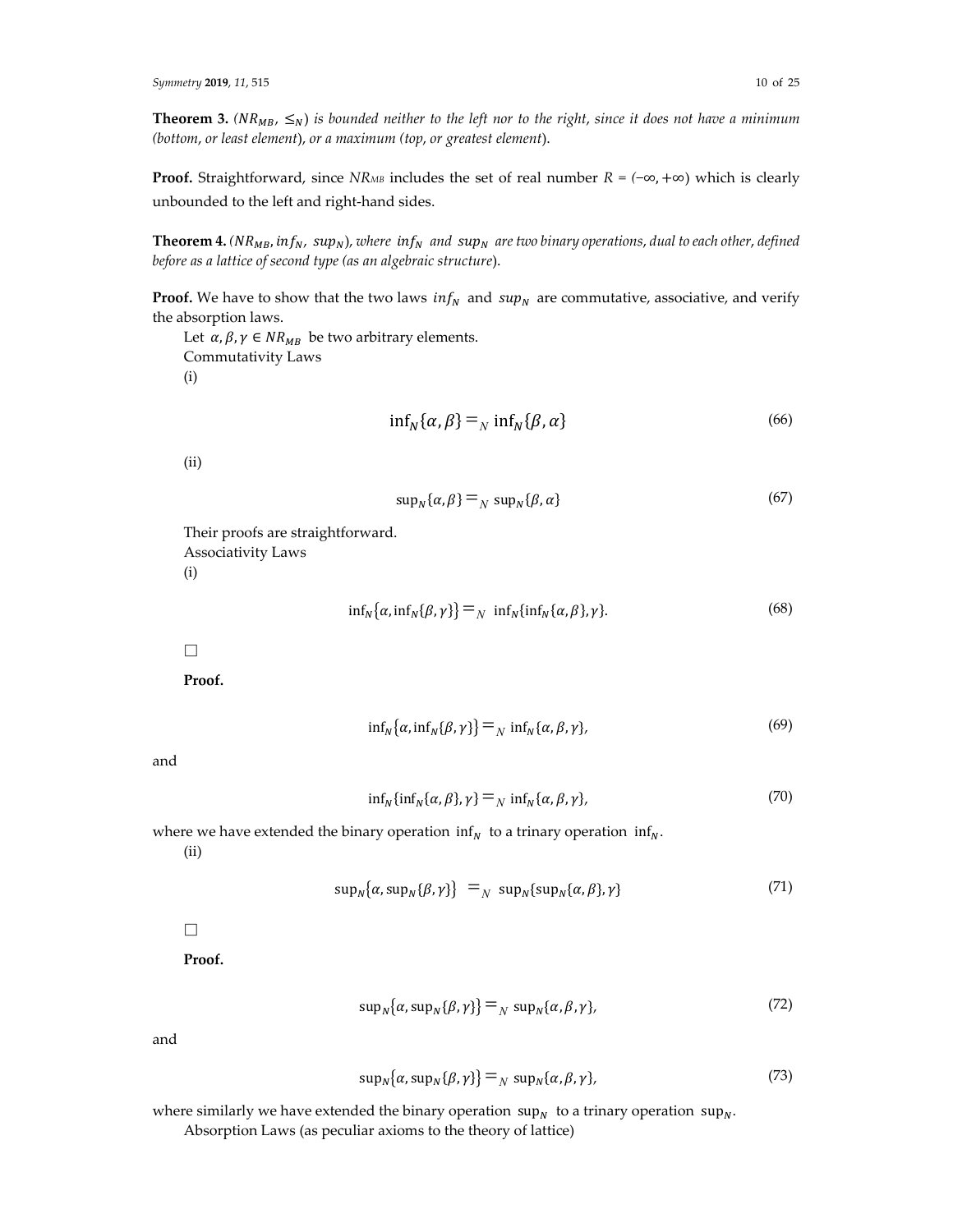(i) We need to prove that

$$
\inf_{N} \{ \alpha, \sup_{N} \{ \alpha, \beta \} \} =_{N} \alpha. \tag{74}
$$

Let  $\alpha \leq_N \beta$ , then

$$
\inf_{N} {\alpha, \sup_{N} {\alpha, \beta}} =_{N} \inf_{N} {\alpha, \alpha} =_{N} \alpha.
$$
 (75)

Let  $\alpha >_N \beta$ , then

$$
\inf_{N} \{ \alpha, \sup_{N} \{ \alpha, \beta \} \} =_{N} \inf_{N} \{ \alpha, \alpha \} =_{N} \alpha.
$$
 (76)

(ii) Now, we need to prove that

$$
sup_{N}\{\alpha, inf_{N}\{\alpha, \beta\}\} =_{N}\alpha.
$$
 (77)

Let  $\alpha \leq_N \beta$ , then

$$
\sup_{N} {\alpha, \inf_{N} {\alpha, \beta}} =_{N} \sup_{N} {\alpha, \alpha} =_{N} \alpha.
$$
 (78)

Let  $\alpha >_N \beta$ , then

$$
\sup_{N} {\alpha, \inf_{N} {\alpha, \beta}} =_{N} \sup_{N} {\alpha, \beta} =_{N} \alpha.
$$
 (79)

Consequence

The binary operations  $inf_N$  and sup<sub>N</sub> also satisfy the idempotent laws:

$$
\inf_{N} \{ \alpha, \alpha \} =_{N} \alpha, \tag{80}
$$

$$
sup_N\{\alpha,\alpha\} =_N \alpha. \tag{81}
$$

**□**

**Proof.** The axioms of idempotency follow directly from the axioms of absorption proved above. **□**

Thus, we have proved that *(NR<sub>MB</sub>*, *infN*, *supN*) is a lattice of second type (as algebraic structure).

## **23. Definition of General Nonstandard Real MoBiNad Interval**

Let  $a, b \in \mathbb{R}$ , with

$$
-\infty < a \le b < \infty,\tag{82}
$$

$$
]^{-}a, b^{+}[{}_{MB} = \{x \in NR_{MB}, ^{-}a \leq_{N} x \leq_{N} b^{+}\}\
$$
\n(83)

As particular edge cases:

$$
]^{-}a, a^{+}[{}_{MB} =_{N} \{^{-}a, a^{-}a^{+}, a^{+}\}, \tag{84}
$$

a discrete nonstandard real set of cardinality 4.

$$
]^{-}a, {}^{-}a[_{MB} = {_{N}} \{^{-}a\} ; \qquad (85)
$$

$$
]a^{+}, a^{+}[{}_{MB} =_{N} \{a^{+}\}\tag{86}
$$

$$
]a, a^+[MB =N {a, a^+}
$$
\n(87)

$$
]^{-}a, a[_{MB} =_N \{^{-}a, a\}
$$
\n(88)

$$
]^{-}a,^{-}a^{+}[_{MB} =_{N} \{-a,^{-}a^{+}, a^{+}\}, \tag{89}
$$

where  $a \notin ]^-a,^-a^+[_{MB}$  since  $a \notin _{N}^-a^+$  (there is no relation of order between  $a$  and  $-a^+$ );

$$
]^{-}a^{+},a^{+}[_{MB}=_{N}\{-a^{+},a^{+}\}.
$$
\n(90)

**Theorem 5.**  $(\int_a^b a, b^+|, \leq_N)$  is a nonstandard real mobinad sublattice of first type (poset). (91)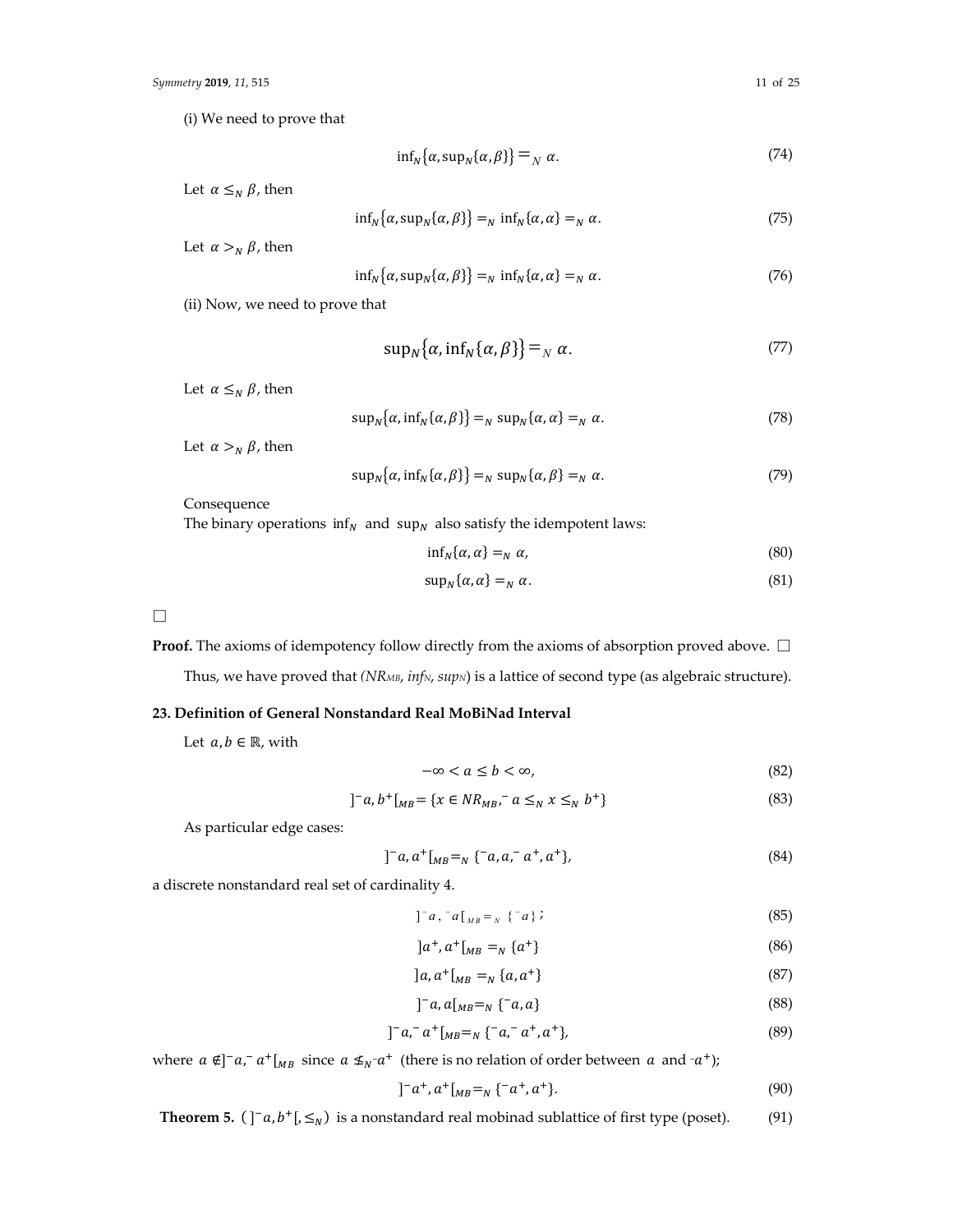**Proof.** Straightforward since  $]^{-}a$ ,  $b^{+}$  is a sublattice of the lattice of first type *NRMB*.

**Theorem 6.** ሺ ሿି, ାሾ, infே, supே, ି , ାሻ is a nonstandard *bounded* real mobinad sublattice of second type (as algebraic structure).<br>  $(92)$  of second type (as algebraic structure).

**□**

**Proof.**  $]$ <sup>-</sup> $a$ ,  $b$ <sup>+</sup> $[$ <sub>*MB*</sub> as a nonstandard subset of  $NR_{MB}$  is also a poset, and for any two-element subset

$$
\{\alpha,\beta\} \subset_N ]^{-0,1^+[_{MB}] \tag{93}
$$

one obviously has the triple neutrosophic nonstandard inequality:

$$
a \leq_N \inf_N \{\alpha, \beta\} \leq_N \sup_N \{\alpha, \beta\} \leq_N b^+ \tag{94}
$$

hence  $(\int_a^b a_b t_{M B} \leq N$  is a nonstandard real mobinad sublattice of first type (poset), or sublattice of  $NR_{MB}$ .

Further on,  $\int_a^b b^+$ , endowed with two binary operations  $\inf_N$  and  $\sup_N$ , is also a sublattice of the lattice  $NR_{MB}$ , since the lattice axioms (Commutative Laws, Associative Laws, Absortion Laws, and Idempotent Laws) are clearly verified on  $]^{-}a, b^{+}[$ .

The nonstandard neutrosophic modinad Identity Join Element (Bottom) is  $-a$ , and the nonstandard neutrosophic modinad Identity Meet Element (Top) is  $b^+$ , or

$$
\inf_N ]^{\bar{}}a, b^+ [ =_N^- a \text{ and } \sup_N ]^{\bar{}}a, b^+ [ =_N b^+.
$$
 (95)

The sublattice Identity Laws are verified below.

Let 
$$
\alpha \in_N ]^-a, b^+[
$$
, whence  $-a \leq_N \alpha \leq_N b^+$ . (96)

Then:

$$
\inf_{N} \{\alpha, b^{+}\} =_{N} \alpha, \text{ and } \sup_{N} \{\alpha, \alpha\} =_{N} \alpha. \tag{97}
$$

□

# **24. Definition of Nonstandard Real MoBiNad Unit Interval**

$$
\left\{\n\begin{array}{l}\n\begin{aligned}\n &\left.\begin{matrix}\n \end{matrix}\n &\left.\begin{matrix}\n 0,1^{+}\left[M_{B} =_{N}\right\{x \in NR_{MB},^{-} 0 \leq_{N} x \leq_{N} 1^{+}\right\} \\
 &\left.\begin{matrix} - & - & 0 & + & 0 & + & - & 0 \\
 & - & 0 & + & 0 & + & - & 0 \\
 & & & & & \n\end{matrix}\right| \text{ where } \varepsilon \text{ are infinitesimals}, \\
 &\varepsilon \in \mathbb{R}^{*}, \text{with } \varepsilon > 0, \text{ and } a \in [0,1]\n\end{array}\n\end{array}\n\right\}
$$
\n
$$
(98)
$$

This is an extension of the previous definition (1998) [5] of nonstandard unit interval

$$
]^{-}0,1^{+}[=_N(^{-}0) \cup [0,1] \cup (1^{+}) \tag{99}
$$

Associated to the first published definitions of neutrosophic set, logic, and probability was used. One has

$$
]^{-}0,1^{+}[\subset_{N} ]^{-}0,1^{+}[_{MB}
$$
 (100)

where the index *MB* means: all monads and binads included in  $]$ <sup>-</sup>0,1<sup>+</sup>[, for example,

$$
(-0.2), (-0.3^0), (0.5^+), (-0.7^+), (-0.8^{0+}) \text{ etc.}
$$
 (101)

or, using the top diacritics notation, respectively,

$$
0.2, 0.3, 0.5, 0.7, 0.8 \text{ etc.}
$$
 (102)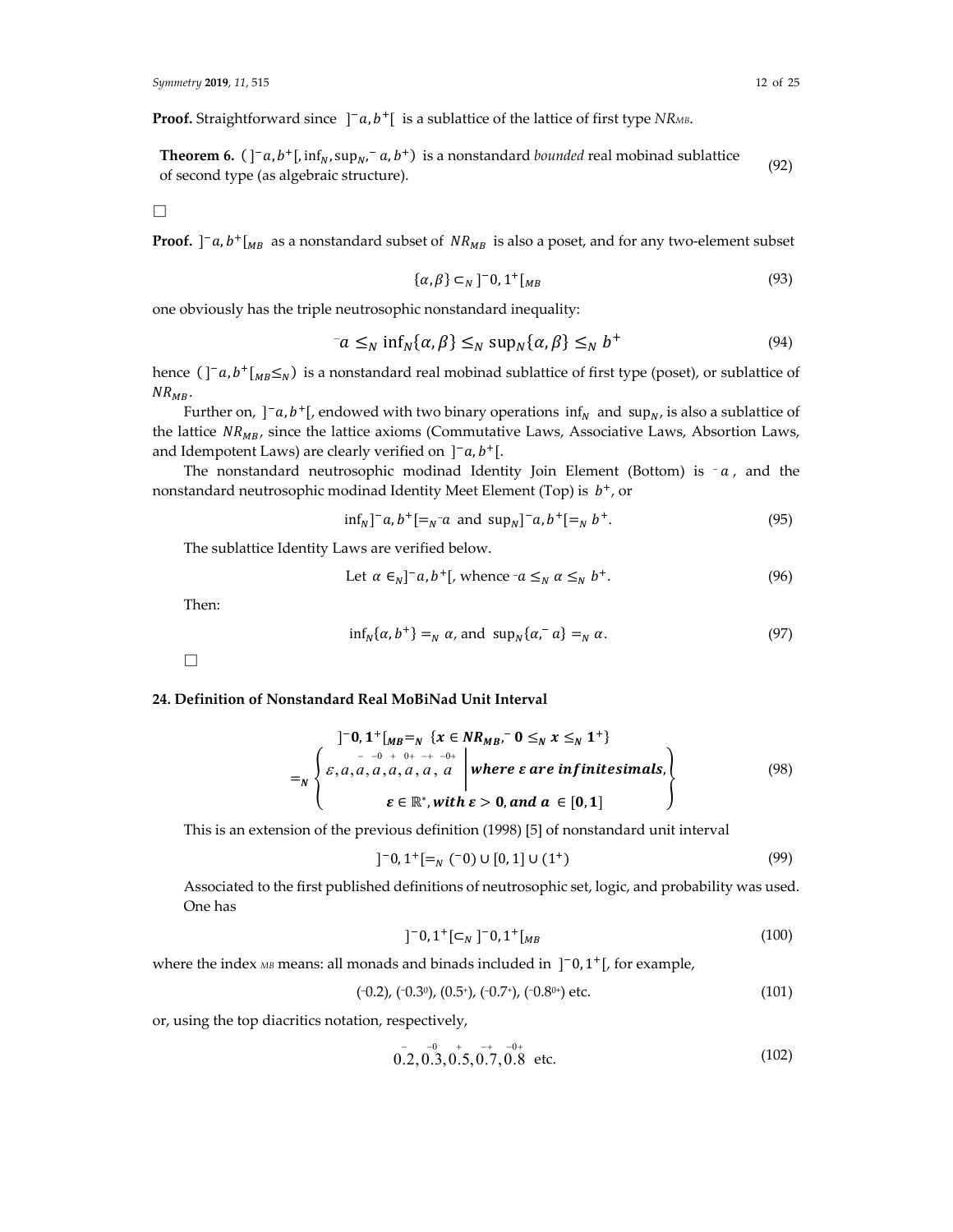$\bf{Theorem 7.}$  *The <code>Nonstandard Real MoBiNad Unit Interval ]*  $\bf{^-0,1^+}$   $\rm{[_}$  *is a partially ordered set (poset) with*</code>  $r$ espect to  $\leq_N$ , and any of its two elements have an  $\inf_N$  and  $\sup_N$  hence  $]$  <sup>-</sup>0,1<sup>+</sup> [ $_{MB}$  is a nonstandard *neutrosophic lattice of first type (as poset*).

**Proof.** Straightforward. □

 $\bf{Theorem 8.}$  *The Nonstandard Real MoBiNad Unit Interval*  $]$  <sup>–</sup> 0, 1<sup>+</sup> [<sub>MB</sub>, endowed with two binary operations ே *and* ே, *is also a nonstandard neutrosophic lattice of second type (as an algebraic structure*).

**Proof.** Replace  $a = 0$  and  $b = 1$  into the general nonstandard real mobinad interval  $]^{-}a, b^{+}[. \Box$ 

# **25. Definition of Extended General Neutrosophic Logic**

We extend and present in a clearer way our 1995 definition (published in 1998) of neutrosophic logic. Let U be a universe of discourse of propositions and  $P \in \mathcal{U}$  be a generic proposition.

A General Neutrosophic Logic is a multivalued logic in which each proposition  $P$  has a degree of truth (T), a degree of indeterminacy  $(I)$ , and a degree of falsehood  $(F)$ , and where  $T$ ,  $I$ , and  $F$  are standard real subsets or nonstandard real mobinad subsets of the nonstandard real mobinat unit interval  $]$ <sup>-</sup>0,1<sup>+</sup>[ $_{MB}$ ,

With

$$
T, I, F \subseteq_N ]^{-} 0, 1^+ [{}_{MB} \tag{103}
$$

where

$$
-0 \leq_N \inf_N T + \inf_N I + \inf_N F \leq_N \sup_N T + \sup_N I + \sup_N F \leq 3^+.
$$
 (104)

#### **26. Definition of Standard Neutrosophic Logic**

If in the above definition of general neutrosophic logic all neutrosophic components, *T*, *I*, and *F* are standard real subsets, included in or equal to the standard real unit interval,  $T, I, F \subseteq [0, 1]$ , where

$$
0 \le \inf T + \inf I + \inf F \le \sup T + \sup I + \sup F \le 3 \tag{105}
$$

we have a standard neutrosophic logic.

#### **27. Definition of Extended Nonstandard Neutrosophic Logic**

If in the above definition of general neutrosophic logic at least one of the neutrosophic components *T*, *I*, or *F* is a nonstandard real mobinad subset, neutrosophically included in or equal to the nonstandard real mobinad unit interval  $]$ <sup>-</sup>0, 1<sup>+</sup>[ $_{MB}$ , where

$$
-0 \leq_N \inf_N T + \inf_N I + \inf_N F \leq_N \sup_N T + \sup_N I + \sup_N F \leq 3^+, \tag{106}
$$

we have an extended nonstandard neutrosophic logic.

**Theorem 9.** If *M* is a standard real set,  $M \subset \mathbb{R}$ , then

$$
inf_N(M) = inf(M) \text{ and } sup_N(M) = sup(M). \tag{107}
$$

**Proof.** The neutrosophic infimum and supremum coincide with the classical infimum and supremum since there is no indeterminacy on the set  $M$ , meaning  $M$  contains no nonstandard numbers.  $\Box$ 

# **28. Definition of Extended General Neutrosophic Set**

We extend and present in a clearer way our 1995 definition of neutrosophic set. Let  $\mathcal U$  be a universe of discourse of elements and  $S \in \mathcal U$  a subset.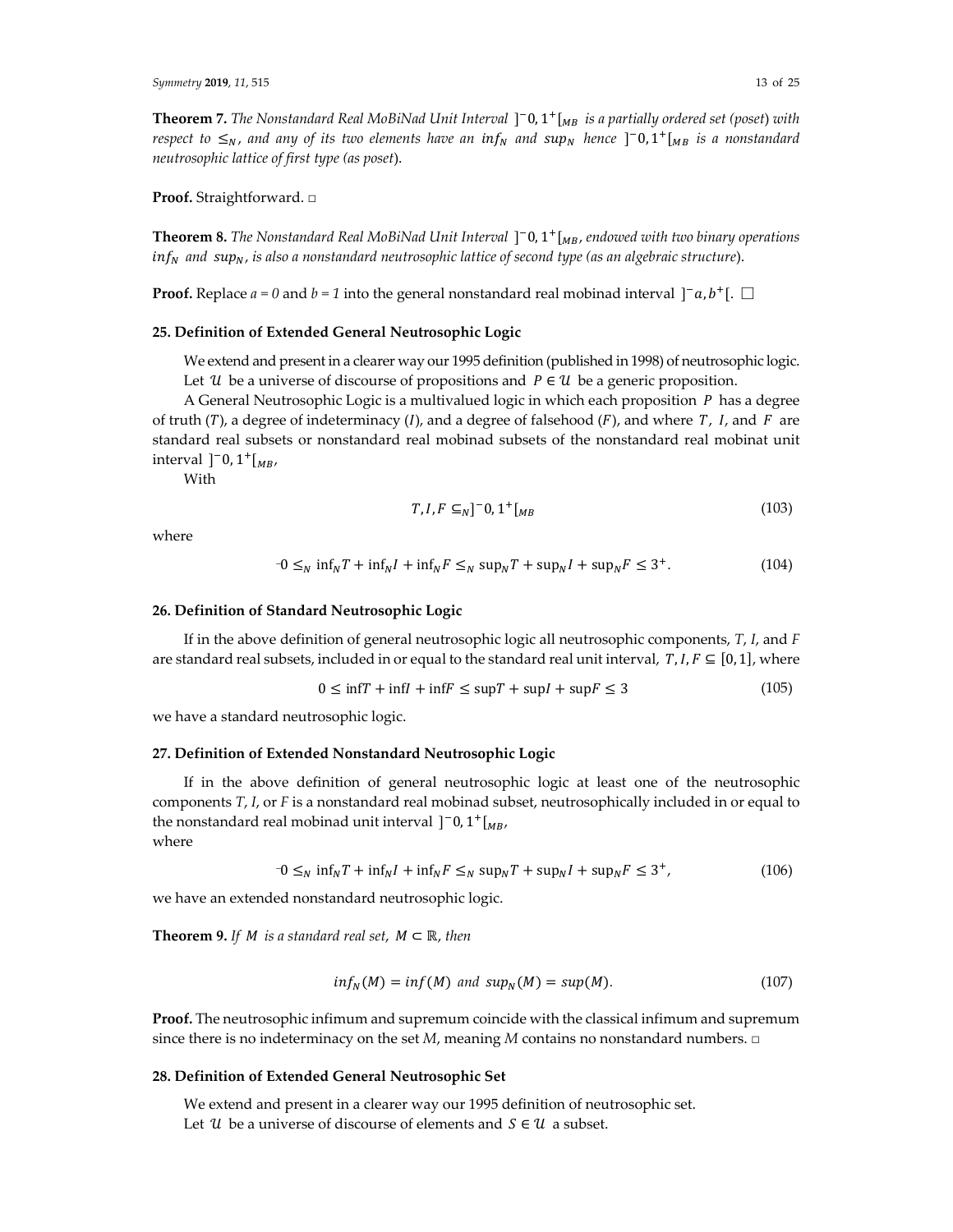A Neutrosophic Set is a set such that each element  $x$  from  $S$  has a degree of membership (T), a degree of indeterminacy (I), and a degree of nonmembership  $(F)$ , where T, I, and F are standard real subsets or nonstandard real mobinad subsets, neutrosophically included in or equal to the nonstandard real mobinat unit interval

$$
]^{-}0,1^{+}[_{MB},\text{with }T,I,F\subseteq_N]^{-}0,1^{+}[_{MB},\tag{108}
$$

where

$$
-0 \leq_N \inf_N T + \inf_N I + \inf_N F \leq_N \sup_N T + \sup_N I + \sup_N F \leq 3^+.
$$
 (109)

## **29. Definition of Standard Neutrosophic Set**

If in the above general definition of neutrosophic set all neutrosophic components, *T*, *I*, and *F*, are standard real subsets included in or equal to the classical real unit interval,  $T, I, F \subseteq [0, 1]$ , where

$$
0 \le \inf T + \inf I + \inf F \le \sup T + \sup I + \sup F \le 3,\tag{110}
$$

we have a standard neutrosophic set.

# **30. Definition of Extended Nonstandard Neutrosophic Set**

If in the above general definition of neutrosophic set at least one of the neutrosophic components *T*, *I*, or *F* is a nonstandard real mobinad subsets, neutrosophically included in or equal to  $]$ <sup>-</sup>0, 1<sup>+</sup>[<sub>*MB*</sub>, where

$$
-0 \leq_N \inf_N T + \inf_N I + \inf_N F \leq_N \sup_N T + \sup_N I + \sup_N F \leq 3^+, \tag{111}
$$

we have a nonstandard neutrosophic set.

#### **31. Definition of Extended General Neutrosophic Probability**

We extend and present in a clearer way our 1995 definition of neutrosophic probability.

Let  $\mathcal U$  be a universe of discourse of events, and  $E \in \mathcal U$  be an event.

A Neutrosophic Probability is a multivalued probability such that each event  $E$  has a chance of occuring  $(T)$ , an indeterminate (unclear) chance of occuring or not occuring  $(I)$ , and a chance of not occuring  $(F)$ , and where  $T$ ,  $I$ , and  $F$  are standard or nonstandard real mobinad subsets, neutrosophically included in or equal to the nonstandard real mobinat unit interval

$$
]^{-}0,1^{+}[_{MB}, T, I, F \subseteq_{N}]^{-}0,1^{+}[_{MB}, \text{ where } 0 \leq_{N} \inf_{N} T + \inf_{N} I + \inf_{N} F \leq_{N} \sup_{N} T + \sup_{N} I + \sup_{N} F \leq 3^{+}.
$$
\n(112)

#### **32. Definition of Standard Neutrosophic Probability**

If in the above general definition of neutrosophic probability all neutrosophic components, *T*, *I*, and *F* are standard real subsets, included in or equal to the standard unit interval  $T, I, F \subseteq [0, 1]$ , where

$$
0 \le \inf T + \inf I + \inf F \le \sup T + \sup I + \sup F \le 3,\tag{113}
$$

we have a standard neutrosophic probability.

#### **33. Definition of Extended Nonstandard Neutrosophic Probability**

If in the above general definition of neutrosophic probability at least one of the neutrosophic components *T*, *I*, *F* is a nonstandard real mobinad subsets, neutrosophically included in or equal to ]<sup>-</sup>0,  $1^+$ [<sub>*MB*</sub>, where

$$
-0 \leq_N \inf_N T + \inf_N I + \inf_N F \leq_N \sup_N T + \sup_N I + \sup_N F \leq 3^+, \tag{114}
$$

we have a nonstandard neutrosophic probability.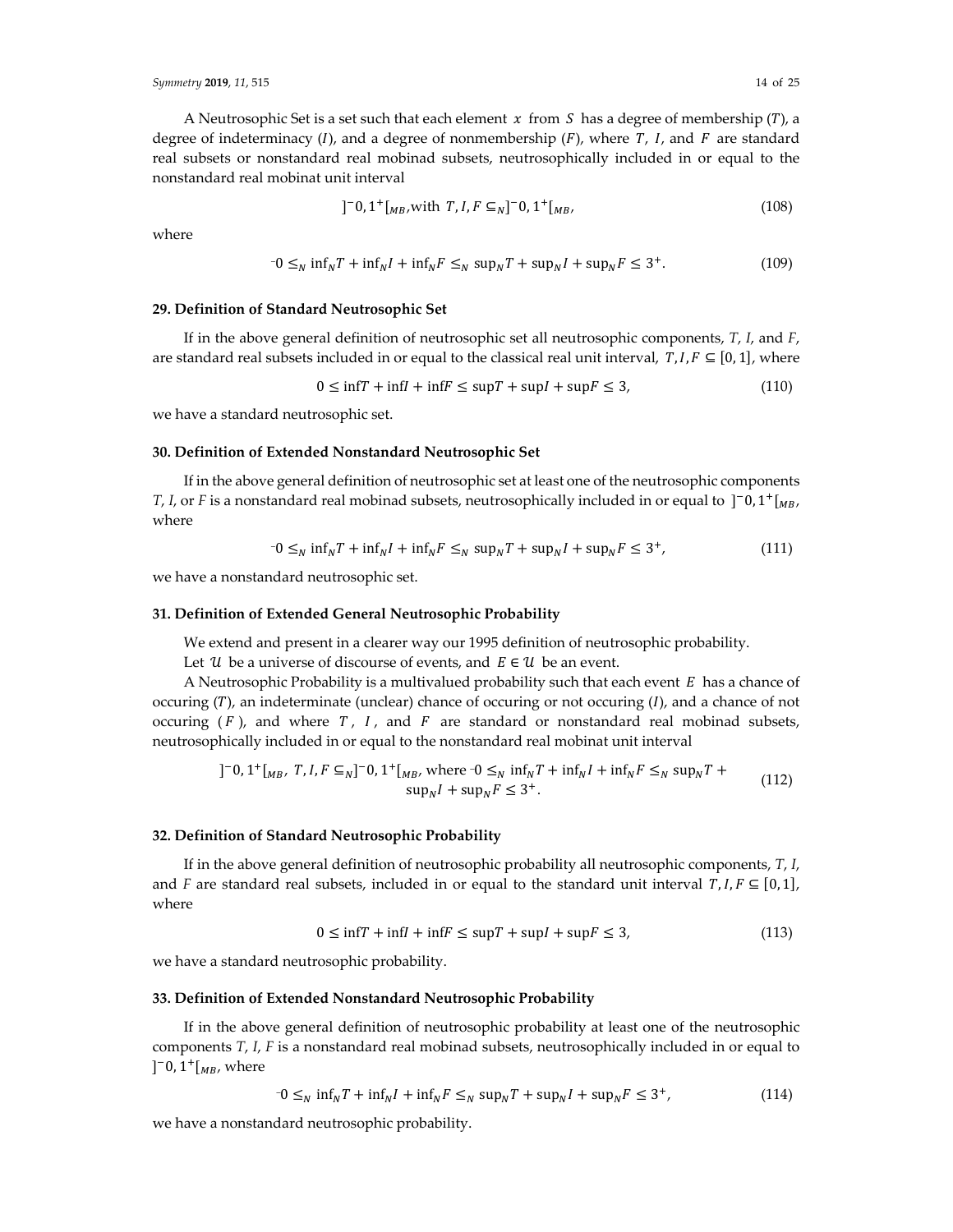## **34. Classical Operations with Real Sets**

Let  $A, B \subseteq \mathbb{R}$  be two real subsets. Let  $\odot$  and  $\cdot$  denote any of the real subset classical operations and real number classical operations respectively: addition  $(+)$ , subtraction  $(-)$ , multiplication  $(\times)$ , division  $(\div)$ , and power  $(^{\wedge})$ .

Then,

$$
A \circledast B = \{a * b, \text{where } a \in A \text{ and } b \in B\} \tag{115}
$$

Thus

$$
A \oplus B = \{a + b \mid a \in A, b \in B\}
$$
\n<sup>(117)</sup>

$$
A \ominus B = \{a - b \mid a \in A, b \in B\}
$$
\n<sup>(118)</sup>

$$
A \otimes B = \{a \times b \mid a \in A, b \in B\}
$$
\n<sup>(119)</sup>

$$
A \oslash B = \{a \div b \mid a \in A; b \in B, b \neq 0\}
$$
\n
$$
(120)
$$

$$
A^{B} = \{a^{b} \mid a \in A, a > 0; b \in B\}
$$
 (121)

For the division  $(\div)$ , of course, we consider  $b \neq 0$ . While for the power ( $\wedge$ ), we consider  $a > 0$ .

## **35. Operations on the Nonstandard Real MoBiNad Set ()**

For all nonstandard (addition, subtraction, multiplication, division, and power) operations

$$
\alpha, \beta \in N\mathbb{R}_{\mathsf{MB}}, \alpha^* \gamma \beta = N \mu N(\alpha) \quad \text{and} \quad \mu^2 \beta \tag{116}
$$

where <sup>\*</sup>N is any neutrosophic arithmetic operations with neutrosophic numbers (+N, −N,  $\times_{N}$ ,  $\div_{N}$ ,  $\wedge$ N), while the corresponding ⊛ is an arithmetic operation with real subsets.

So, we approximate the nonstandard operations by standard operations of real subsets.

We sink the nonstandard neutrosophic real mobinad operations into the standard real subset operations, then we resurface the last ones back to the nonstandard neutrosophic real mobinad set.

Let  $\varepsilon_1$  and  $\varepsilon_2$  be two non-null positive infinitesimals. We present below some particular cases, all others should be deduced analogously.

Nonstandard Addition

First Method

$$
(\bar{a}) + (\bar{b}) =_N (a - \varepsilon_1, a) + (b - \varepsilon_2, b) =_N (a + b - \varepsilon_1 - \varepsilon_2, a + b) =_N (a + b - \varepsilon_1, a + b) =_N (a + b - \varepsilon_1, a + b) =_N (a + b)
$$
\n
$$
(\bar{a}) + (\bar{b}) =_N (a - \varepsilon_1, a) + (\bar{b}) =_N (a + b - \varepsilon_1, a + b) =_N (a + b - \varepsilon_1, a + b) =_N (a + b - \varepsilon_1, a + b) =_N (a + b - \varepsilon_1, a + b) =_N (a + b - \varepsilon_1, a + b) =_N (a + b - \varepsilon_1, a + b) =_N (a + b - \varepsilon_1, a + b) =_N (a + b - \varepsilon_1, a + b) =_N (a + b - \varepsilon_1, a + b) =_N (a + b - \varepsilon_1, a + b) =_N (a + b - \varepsilon_1, a + b) =_N (a + b - \varepsilon_1, a + b) =_N (a + b - \varepsilon_1, a + b) =_N (a + b - \varepsilon_1, a + b) =_N (a + b - \varepsilon_1, a + b) =_N (a + b - \varepsilon_1, a + b) =_N (a + b - \varepsilon_1, a + b) =_N (a + b - \varepsilon_1, a + b) =_N (a + b - \varepsilon_1, a + b) =_N (a + b - \varepsilon_1, a + b) =_N (a + b - \varepsilon_1, a + b) =_N (a + b - \varepsilon_1, a + b) =_N (a + b - \varepsilon_1, a + b) =_N (a + b - \varepsilon_1, a + b) =_N (a + b - \varepsilon_1, a + b) =_N (a + b - \varepsilon_1, a + b) =_N (a + b - \varepsilon_1, a + b) =_N (a + b - \varepsilon_1, a + b) =_N (a + b - \varepsilon_1, a + b) =_N (a + b - \varepsilon_1, a + b) =_N (a + b - \varepsilon_1, a + b) =_N (a + b - \varepsilon_1, a + b
$$

where we denoted  $\varepsilon_1 + \varepsilon_2 = \varepsilon$  (the addition of two infinitesimals is also an infinitesimal).

Second Method

$$
(\bar{a}) + (\bar{b}) =_N (a - \varepsilon_1) + (b - \varepsilon_2) =_N (a + b - \varepsilon_1 - \varepsilon_2) =_N (a + b)
$$
 (118)

Adding two left monads, one also gets a left monad. Nonstandard Subtraction First Method

$$
\begin{aligned} \n(^{-}a) - (^{-}b) &=_{N} (a - \varepsilon_{1}, a) \\ \n&- (b - \varepsilon_{2}, b) =_{N} (a - \varepsilon_{1} - b, a - b + \varepsilon_{2}) =_{N} (a - b - \varepsilon_{1}, a - b \\ \n&+ \varepsilon_{2}) &=_{N} \begin{pmatrix} - & 0 & + \\ & a - b \end{pmatrix} \n\end{aligned} \tag{119}
$$

Second Method

$$
(\bar{a}) - (\bar{b}) =_N (a - \varepsilon_1) - (b - \varepsilon_2) =_N a - b - \varepsilon_1 + \varepsilon_2,
$$
\n(120)

since  $\varepsilon_1$  and  $\varepsilon_2$  may be any positive infinitesimals,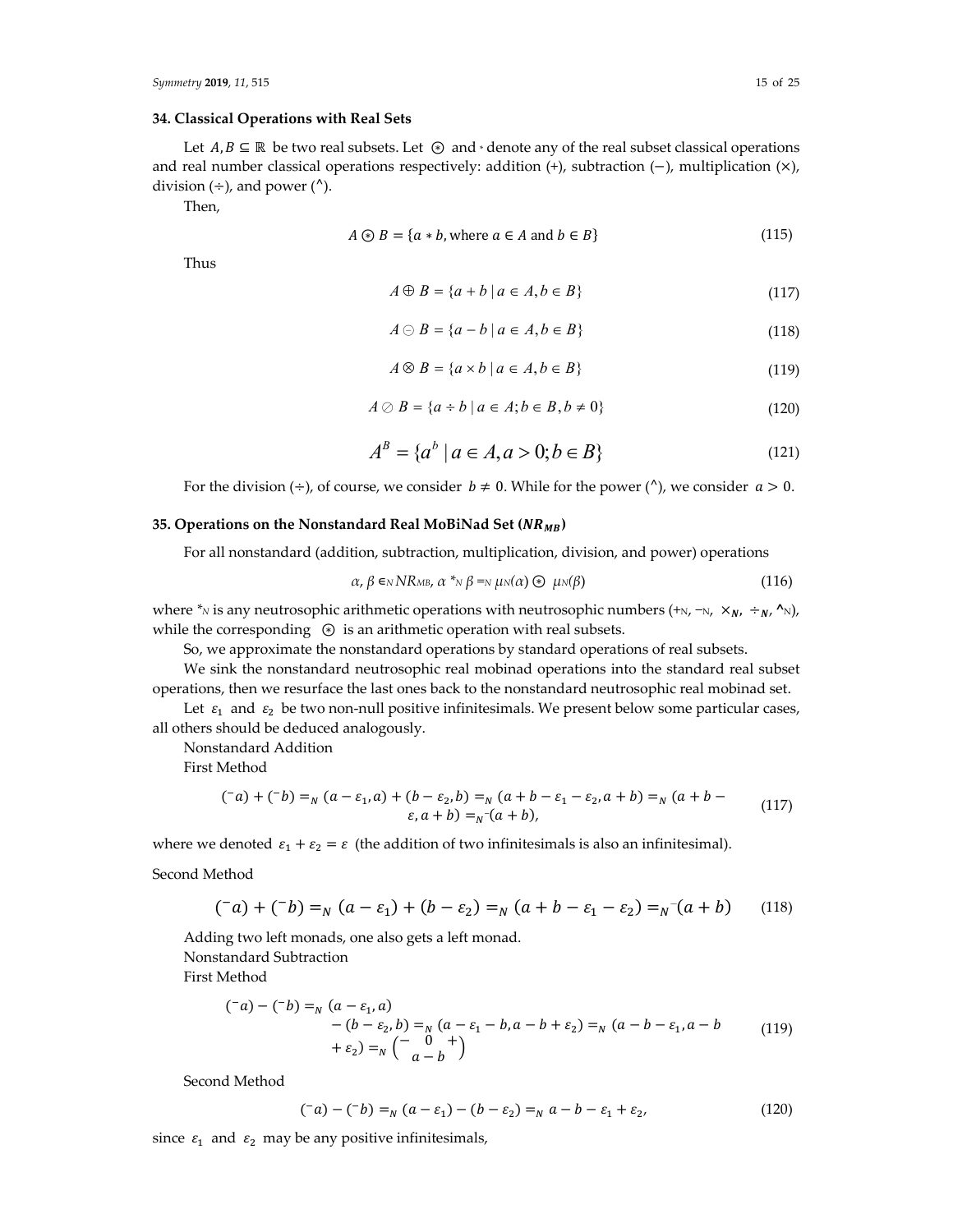Subtracting two left monads, one obtains an unpierced binad (that is why the unpierced binad had to be introduced).

 $(a - b)^+$ , when  $\varepsilon_1 < \varepsilon_2$ .

#### **Nonstandard Division**

 $=_N$   $\langle$ 

Let  $a, b > 0$ .

$$
(\bar{a}) \div (\bar{b}) =_N (a - \varepsilon_1, a) \div (b - \varepsilon_2, b) =_N \left( \frac{a - \varepsilon_1}{b}, \frac{a}{b - \varepsilon_2} \right)
$$
(121)

Since

$$
\varepsilon_1 > 0 \text{ and } \varepsilon_2 > 0, \frac{a - \varepsilon_1}{b} < \frac{a}{b} \text{ and } \frac{a}{b - \varepsilon_2} > \frac{a}{b'}, \tag{122}
$$

while between  $\frac{a-\varepsilon_1}{b}$  and  $\frac{a}{b-\varepsilon_2}$  there is a continuum whence there are some infinitesimals  $\varepsilon_1^0$  and  $\varepsilon_2^0$ such that  $\frac{a-\varepsilon_1^0}{b_0a_0^0}$  $\frac{a-\varepsilon_1^0}{b-\varepsilon_2^0} = \frac{a}{b'}$  or  $ab - b\varepsilon_1^0 = ab - a\varepsilon_2^0$ , and for a given  $\varepsilon_1^0$  there exists an

$$
\varepsilon_2^0 = \varepsilon_1^0 \cdot \frac{b}{a} \tag{123}
$$

Hence

$$
\frac{(-a)}{(-b)} = N \begin{pmatrix} - & 0 & + \\ & \frac{a}{b} & \end{pmatrix}
$$
 (124)

For a or/and b negative numbers, it is similar but it is needed to compute the  $inf_N$  and  $sup_N$ of the products of intervals.

Dividing two left monads, one obtains an unpierced binad.

## **Nonstandard Multiplication**

Let  $a, b \geq 0$ .

$$
(^{-}a^{0}) \times (^{-}b^{0+}) =_{N} (a - \varepsilon_{1}, a] \times (b - \varepsilon_{2}, b + \varepsilon_{2}) =_{N} ((a - \varepsilon_{1}) \cdot (b - \varepsilon_{2}), a \cdot (b + \varepsilon_{2})) =_{N} (^{-}ab^{0+})
$$
\n
$$
(125)
$$

Since

$$
(a - \varepsilon_1) \cdot (b - \varepsilon_2) < a \cdot b \quad \text{and} \quad a \cdot (b + \varepsilon_2) > a \cdot b. \tag{126}
$$

For a or/and b negative numbers, it is similar but it is needed to compute the  $inf_N$  and  $sup_N$ of the products of intervals.

Multiplying a positive left monad closed to the right, with a positive unpierced binad, one obtains an unpierced binad.

#### **Nonstandard Power**

Let  $a, b > 1$ .

$$
({}^{0}a^{+})^{(-b^{0})} =_{N} [a,a+\varepsilon_{1})^{(b-\varepsilon_{2},b]} =_{N} (a^{b-\varepsilon_{2}}, (a+\varepsilon_{1})^{b}) =_{N} {(-\begin{array}{cc} 0 & + \\ a^{b} \end{array})}
$$
(127)

since 
$$
a^{b-\varepsilon_1} < a^b
$$
 and  $(a + \varepsilon_1)^b > a^b$ . (128)

Raising a right monad closed to the left to a power equal to a left monad closed to the right, for both monads above 1, the result is an unpierced binad.

Consequence

In general, when doing arithmetic operations on nonstandard real monads and binads, the result may be a different type of monad or binad.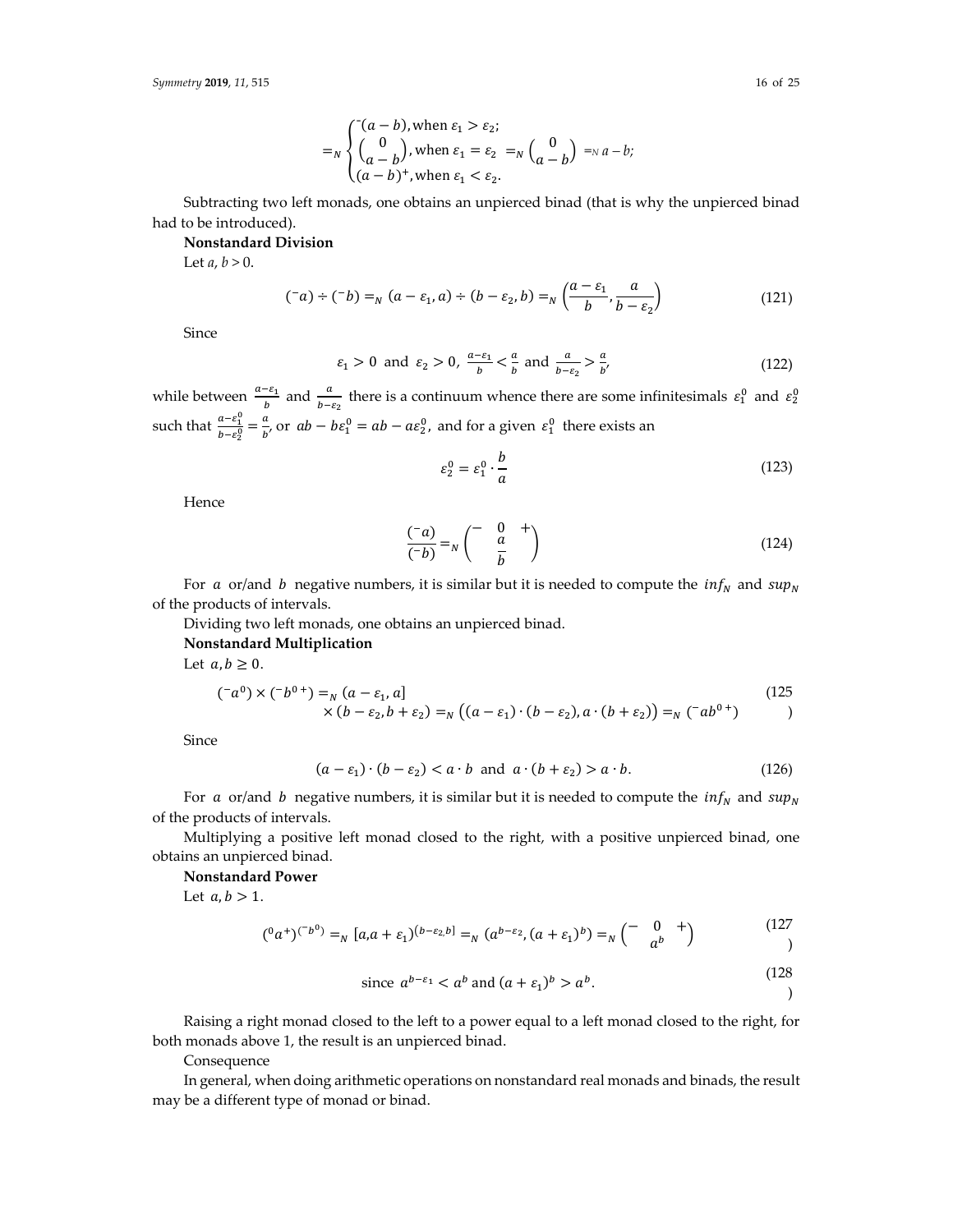$-0+$ 

That is why is was imperious to extend the monads to closed monads, and the pierced binad to unpierced binad, in order to have the whole nonstandard neutrosophic real mobinad set closed under arithmetic operations.

#### **36. Conditions of Neutrosophic Nonstandard Inequalities**

Let *NRMB* be the Nonstandard Real MoBiNad. Let's endow *(NRMB, <N)* with a neutrosophic inequality.

Let  $\alpha, \beta \in NR_{MR}$ , where  $\alpha, \beta$  may be real numbers, monads, or binads. And let

$$
\begin{pmatrix} - \\ a \\ b \end{pmatrix}, \begin{pmatrix} -0 \\ a \\ b \end{pmatrix}, \begin{pmatrix} + \\ a \\ b \end{pmatrix}, \begin{pmatrix} 0^+ \\ a \\ b \end{pmatrix}, \begin{pmatrix} -1 \\ a \\ b \end{pmatrix}, \begin{pmatrix} -0^+ \\ a \\ b \end{pmatrix} \in NR_{MB}, and
$$
\n
$$
\begin{pmatrix} \bar{b} \\ \bar{b} \end{pmatrix}, \begin{pmatrix} -1 \\ b \\ b \end{pmatrix}, \begin{pmatrix} 0^+ \\ b \\ b \end{pmatrix}, \begin{pmatrix} -1 \\ b \\ b \end{pmatrix}, \begin{pmatrix} -1 \\ b \\ b \end{pmatrix} \in NR_{MB}, \tag{129}
$$

be the left monads, left monads closed to the right, right monads, right monads closed to the left, and binads, and binads nor pierced of the elements (standard real numbers) *a* and *b*, respectively. Since all monads and binads are real subsets, we may treat the single real numbers

$$
a = [a, a] \text{ and } b = [b, b] \text{ as real subsets too} \tag{130}
$$

as real subsets too.

*NRMB* is a set of subsets, and thus we deal with neutrosophic inequalities between subsets.

- *(i)* If the subset *α* has many of its elements above all elements of the subset *β*,
- *(ii)* then  $\alpha > N$  *β* (partially).
- *(iii)* If the subset  $\alpha$  has many of its elements below all elements of the subset  $\beta$ ,
- *(iv)* then  $\alpha \leq N \beta$  (partially).
- *(v)* If the subset *α* has many of its elements equal with elements of the subset *β*,
- *(vi)* then  $\alpha = N$ *β* (partially).

If the subset *α* verifies (*i*) and *(iii*) with respect to subset *β*, then *α ≥N β*.

If the subset *α* verifies (*ii*) and *(iii*) with respect to subset *β*, then *α ≤N β*.

If the subset *α* verifies (*i*) and (*ii*) with respect to subset *β*, then there is no neutrosophic order (inequality) between *α* and *β*.

For example, between *a* and (~*a*+) there is no neutrosophic order, similarly between *a* and  $|a|$ .

Similarly, if the subset *α* verifies (*i*), (*ii*) and (*iii*) with respect to subset  $β$ , then there is no neutrosophic order (inequality) between *α* and *β*.

## **37. Open Neutrosophic Research**

The quantity or measure of "many of its elements" of the above (*i*), (*ii*), or(*iii*) conditions depends on each *neutrosophic application* and on its *neutrosophic experts*.

An approach would be to employ the *Neutrosophic Measure* [23,24], that handles indeterminacy, which may be adjusted and used in these cases.

In general, we do not try in purpose to validate or invalidate an existing scientific result, but to investigate how an existing scientific result behaves in a new environment (that may contain indeterminacy), or in a new application, or in a new interpretation.

## **38. Nonstandard Neutrosophic Inequalities**

For the neutrosophic nonstandard inequalities, we propose, based on the previous six neutrosophic equalities, the following.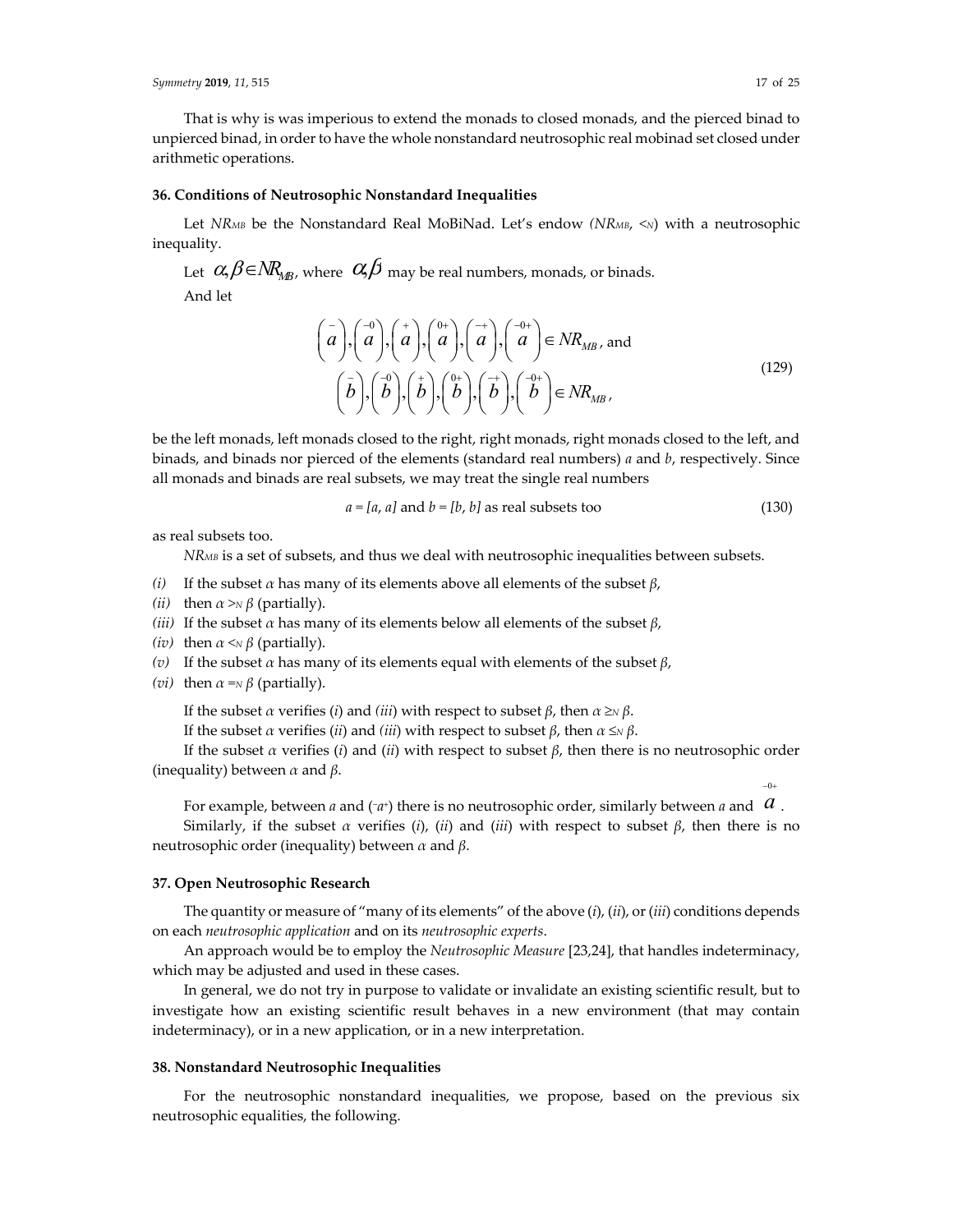$$
(\neg a) \leq_{N} a \leq_{N} (a^+) \tag{131}
$$

Since the standard real interval  $(a - \varepsilon, a)$  is below  $a$ , and  $a$  is below the standard real interval  $(a, a)$  $a + \varepsilon$ ) by using the approximation provided by the nonstandard neutrosophic function  $\mu$ , or because

$$
\forall x \in R^*_+, a - x < a < a + x \tag{132}
$$

where  $x$  is of course a (nonzero) positive infinitesimal (the above double neutrosophic inequality actually becomes a double classical standard real inequality for each fixed positive infinitesimal).

The converse double neutrosophic inequality is also neutrosophically true:

$$
(a^{+})\gg_{N} a\gg_{N} (-a) \tag{133}
$$

Another nonstandard neutrosophic double inequality:

$$
(\neg a) \leq_N (\neg a^+) \leq_N (a^+) \tag{134}
$$

This double neutrosophic inequality may be justified since  $(\neg a^+) = (\neg a) \bigcup (a^+)$  and, geometrically, on the Real Number Line, the number *a* is in between the subsets <sup>−</sup>*a =* (*a* − *ɛ*, *a*) and *a*<sup>+</sup> *=* (*a*, *a*+*ɛ*), so

$$
(\neg a) \leq_N (\neg a) \bigcup (a^+) \leq_N (a^+) \tag{135}
$$

Hence the left side of the inequality's middle term coincides with the inequality first term, while the right side of the inequality middle term coincides with the third inequality term.

Conversely, it is neutrosophically true as well:

$$
(a^+) \geq_N (-a) \bigcup (a^+) \geq_N (-a) \tag{136}
$$

Also,

$$
a \leq_{N} a \leq_{N} a \leq_{N} a \leq_{N} a \leq_{N} a
$$
 and  $a \leq_{N} a \leq_{N} a \leq_{N} a$  (137)

Conversely, they are also neutrosophically true:

$$
\begin{array}{c}\n a \geq_{N} a \geq_{N} a \geq_{N} a \geq_{N} a \\
 a \geq_{N} a \geq_{N} a \text{ and } a \geq_{N} a \geq_{N} a \geq_{N} a \\
 \end{array}
$$
\n
$$
\text{respectively.} \tag{138}
$$

If *a > b*, which is a (standard) classical real inequality, then we have the following neutrosophic nonstandard inequalities.

$$
a > N(b), a > N(b^*), a > N(b^*), a > \frac{1}{N} \stackrel{0}{b}, a > \frac{0}{N} \stackrel{0}{b}, a > \frac{0}{N} \stackrel{0}{j};
$$
 (139)

$$
(\neg a) >_{N} b, \, (\neg a) >_{N} (\neg b), \, (\neg a) >_{N} (b^{+}), \, (\neg a) >_{N} (\neg b^{+}), \, \bar{a} >_{N} \bar{b} \bar{b}, \bar{a} >_{N} \bar{b} \bar{b}, \bar{a} >_{N} \bar{b} \, ; \tag{140}
$$

$$
(a^{+}) \gg b, (a^{+}) \gg (b^{+}), (a^{+}) \gg (b^{+}), (a^{+}) \gg (b^{+}), a^{+} \gg \frac{1}{b}, a^{0} \gg \frac{1}{b}, a^{0} \gg \frac{1}{b}, a^{0} \gg \frac{1}{b},
$$
\n(141)

$$
(\neg a^{+}) >_{N} b, \, (\neg a^{+}) >_{N} (\neg b), \, (\neg a^{+}) >_{N} (b^{+}), \, (\neg a^{+}) >_{N} (\neg b^{+}), \, \text{etc.} \tag{142}
$$

No Ordering Relationships

For any standard real number *a*, there is no relationship of order between the elements *a* and (−*a*+), or between the elements *a* and

$$
\begin{pmatrix} -0+ \\ a \end{pmatrix} \tag{143}
$$

Therefore, NRMB is a neutrosophically partially order set.

If one removes all binads from NR<sub>MB</sub>, then  $(NR_{MB}, \leq N)$  is neutrosophically totally  $\text{ordered.}$  (151)

**Theorem 10.** *Using the nonstandard general notation one has:*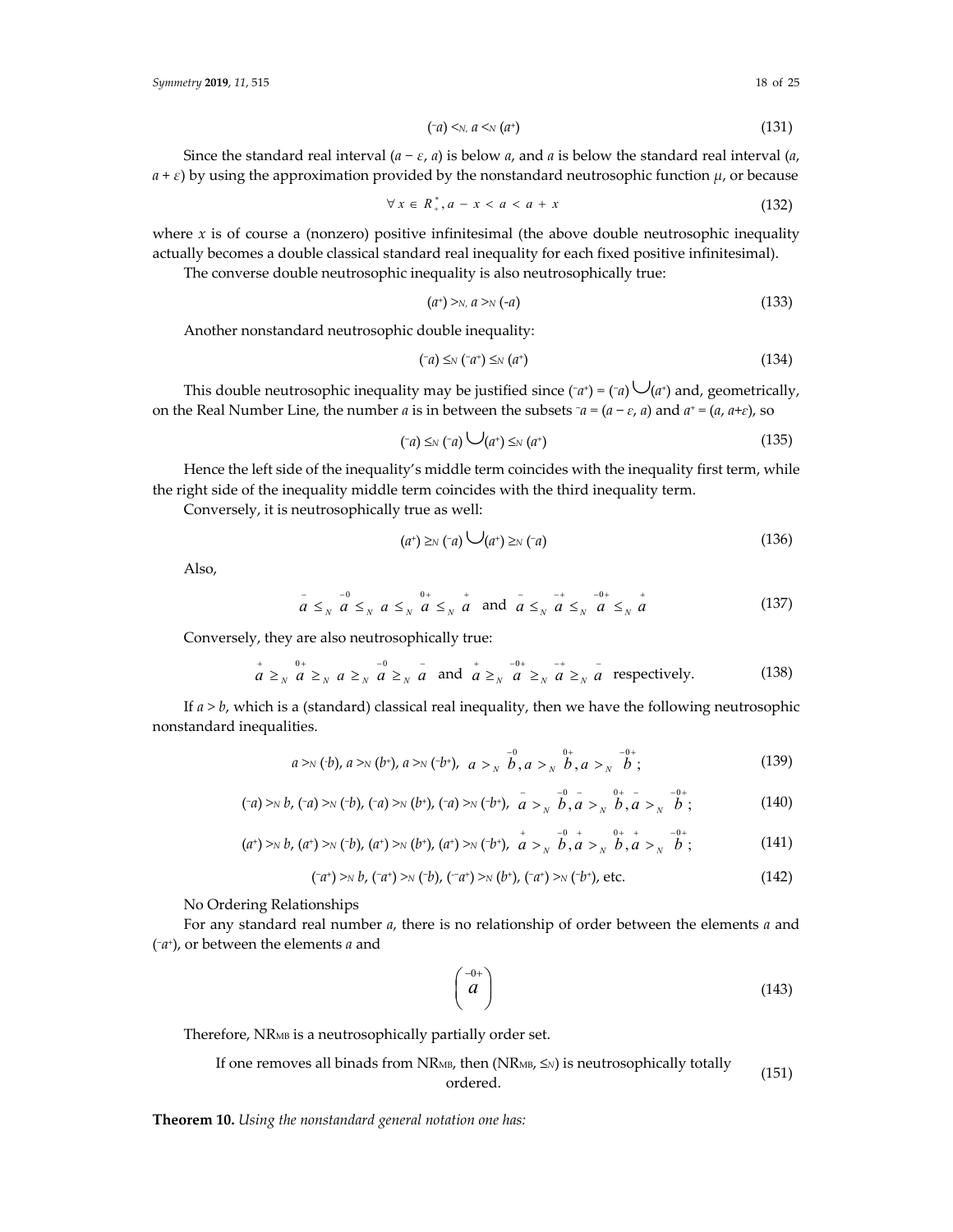*If a > b, which is a (standard) classical real inequality, then*

$$
\begin{array}{ll}\nm_1 & m_2 \\
a & >_N b\n\end{array}\n\text{ for any } m_1, \, m_2 \in \{ , \, , ^{-0}, ^{+}_{\phantom{-}1}, ^{+0}, ^{-0+}_{\phantom{-}1}, ^{-0+}_{\phantom{-}1}\}.\n\tag{144}
$$

*Conversely, if a < b, which is a (standard) classical real inequality, then*

$$
\begin{array}{l}\nm_1 \\
a \lt N \quad b \text{ for any } m_1, \, m_2 \in \{ , \, , \, \neg^0, \, ^+, ^+0, \, ^+, ^-0^+ \}.\n\end{array} \tag{145}
$$

# **39. Nonstandard Neutrosophic Equalities**

Let *a*, *b* be standard real numbers; if  $a = b$  that is *a* (classical) standard equality, then

$$
(\neg a) = N (\neg b), (a^+) = N (b^+), (\neg a^+) = N (\neg b^+), \tag{146}
$$

$$
\begin{pmatrix} -0 \\ a \end{pmatrix} = N \begin{pmatrix} -0 \\ b \end{pmatrix}, \begin{pmatrix} 0+ \\ a \end{pmatrix} = N \begin{pmatrix} 0+ \\ b \end{pmatrix}, \begin{pmatrix} -0+ \\ a \end{pmatrix} = N \begin{pmatrix} -0+ \\ b \end{pmatrix}
$$
 (147)

## **40. Nonstandard Neutrosophic Belongingness**

On the nonstandard real set *NRMB*, we say that

$$
c \in N^{m_1 \, m_2} \, \text{if} \, \text{if} \, \text{if} \, \text{if} \, \text{if} \, \text{if} \, \text{if} \, \text{if} \, \text{if} \, \text{if} \, \text{if} \, \text{if} \, \text{if} \, \text{if} \, \text{if} \, \text{if} \, \text{if} \, \text{if} \, \text{if} \, \text{if} \, \text{if} \, \text{if} \, \text{if} \, \text{if} \, \text{if} \, \text{if} \, \text{if} \, \text{if} \, \text{if} \, \text{if} \, \text{if} \, \text{if} \, \text{if} \, \text{if} \, \text{if} \, \text{if} \, \text{if} \, \text{if} \, \text{if} \, \text{if} \, \text{if} \, \text{if} \, \text{if} \, \text{if} \, \text{if} \, \text{if} \, \text{if} \, \text{if} \, \text{if} \, \text{if} \, \text{if} \, \text{if} \, \text{if} \, \text{if} \, \text{if} \, \text{if} \, \text{if} \, \text{if} \, \text{if} \, \text{if} \, \text{if} \, \text{if} \, \text{if} \, \text{if} \, \text{if} \, \text{if} \, \text{if} \, \text{if} \, \text{if} \, \text{if} \, \text{if} \, \text{if} \, \text{if} \, \text{if} \, \text{if} \, \text{if} \, \text{if} \, \text{if} \, \text{if} \, \text{if} \, \text{if} \, \text{if} \, \text{if} \, \text{if} \, \text{if} \, \text{if} \, \text{if} \, \text{if} \, \text{if} \, \text{if} \, \text{if} \, \text{if} \, \text{if} \, \text{if} \, \text{if} \, \text{if} \, \text{if} \, \text{if} \, \text{if} \, \text{if} \, \text{if} \, \text{if} \, \text{if} \, \text{if} \, \text{if} \, \text{if} \, \
$$

where

$$
m_1, m_2, m \in \{ , -0, +, +0, +, -0 + \}.
$$
 (149)

We use the previous nonstandard neutrosophic inequalities.

#### **41. Nonstandard Hesitant Sets**

Nonstandard Hesitant sets are sets of the form:

$$
A = \{a_1, a_2, ..., a_n\}, \ 2 \le n < \infty, \ A \subset_N N R_{MB}, \tag{150}
$$

where at least one element  $a_{i_0}, 1 \le i_0 \le n$ , is an infinitesimal, a monad, or a binad (of any type); while other elements may be standard real numbers, infinitesimals, or also monads or binads (of any type).

If the neutrosophic components *T*, *I*, and *F* are nonstandard hesitant sets, then one has a Nonstandard Hesitant Neutrosophic Logic/Set/Probability.

# **42. Nonstandard Neutrosophic Strict Interval Inclusion**

On the nonstandard real set *NRMB*,

$$
\int_{a}^{m_1} \int_{b}^{m_2} \left[ \sum_{N} \int_{c}^{m_3} \int_{d}^{m_4} \right] \tag{151}
$$

iff

$$
\sum_{c}^{m_3} \sum_{s}^{m_1} \sum_{a}^{m_2} \sum_{s}^{m_3} \sum_{s}^{m_4} \sum_{s}^{m_5} \sum_{s}^{m_6} \sum_{s}^{m_7} \sum_{s}^{m_8} \sum_{s}^{m_9} \sum_{s}^{m_9} \sum_{s}^{m_1} \sum_{s}^{m_1} \sum_{s}^{m_2} \sum_{s}^{m_4} \sum_{s}^{m_5} \sum_{s}^{m_6} \sum_{s}^{m_7} \sum_{s}^{m_8} \sum_{s}^{m_9} \sum_{s}^{m_9} \sum_{s}^{m_9} \sum_{s}^{m_9} \sum_{s}^{m_1} \sum_{s}^{m_1} \sum_{s}^{m_1} \sum_{s}^{m_2} \sum_{s}^{m_3} \sum_{s}^{m_4} \sum_{s}^{m_5} \sum_{s}^{m_7} \sum_{s}^{m_8} \sum_{s}^{m_9} \sum_{s}^{m_9} \sum_{s}^{m_9} \sum_{s}^{m_1} \sum_{s}^{m_1} \sum_{s}^{m_1} \sum_{s}^{m_2} \sum_{s}^{m_1} \sum_{s}^{m_2} \sum_{s}^{m_3} \sum_{s}^{m_1} \sum_{s}^{m_2} \sum_{s}^{m_3} \sum_{s}^{m_4} \sum_{s}^{m_7} \sum_{s}^{m_8} \sum_{s}^{m_9} \sum_{s}^{m_9} \sum_{s}^{m_1} \sum_{s}^{m_1} \sum_{s}^{m_1} \sum_{s}^{m_2} \sum_{s}^{m_3} \sum_{s}^{m_1} \sum_{s}^{m_1} \sum_{s}^{m_2} \sum_{s}^{m_3} \sum_{s}^{m_1} \sum_{s}^{m_1} \sum_{s}^{m_1} \sum_{s}^{m_2} \sum_{s}^{m_3} \sum_{s}^{m_1} \sum_{s}^{m_2} \sum_{s}^{m_3} \sum_{s}^{m_1} \sum_{s}^{m_2} \sum_{s}^{m_3} \sum_{s}^{m_1} \sum_{s}^{m_1} \sum_{s}^{m_1} \sum_{s}^{m_1} \sum_{s}^{m_1} \sum_{s}^{m_1}
$$

## **43. Nonstandard Neutrosophic (Nonstrict) Interval Inclusion**

On the nonstandard real set *NRMB*,

$$
\int_{a}^{m_1} \int_{b}^{m_2} \left[ \underline{c}_{N} \right]_{c}^{m_3} \int_{d}^{m_4} \text{iff} \tag{153}
$$

$$
\sum_{c}^{m_3} \leq \sum_{N} \sum_{c}^{m_1} \leq \sum_{N} \sum_{c}^{m_2} \leq \sum_{N} \sum_{c}^{m_3} \tag{154}
$$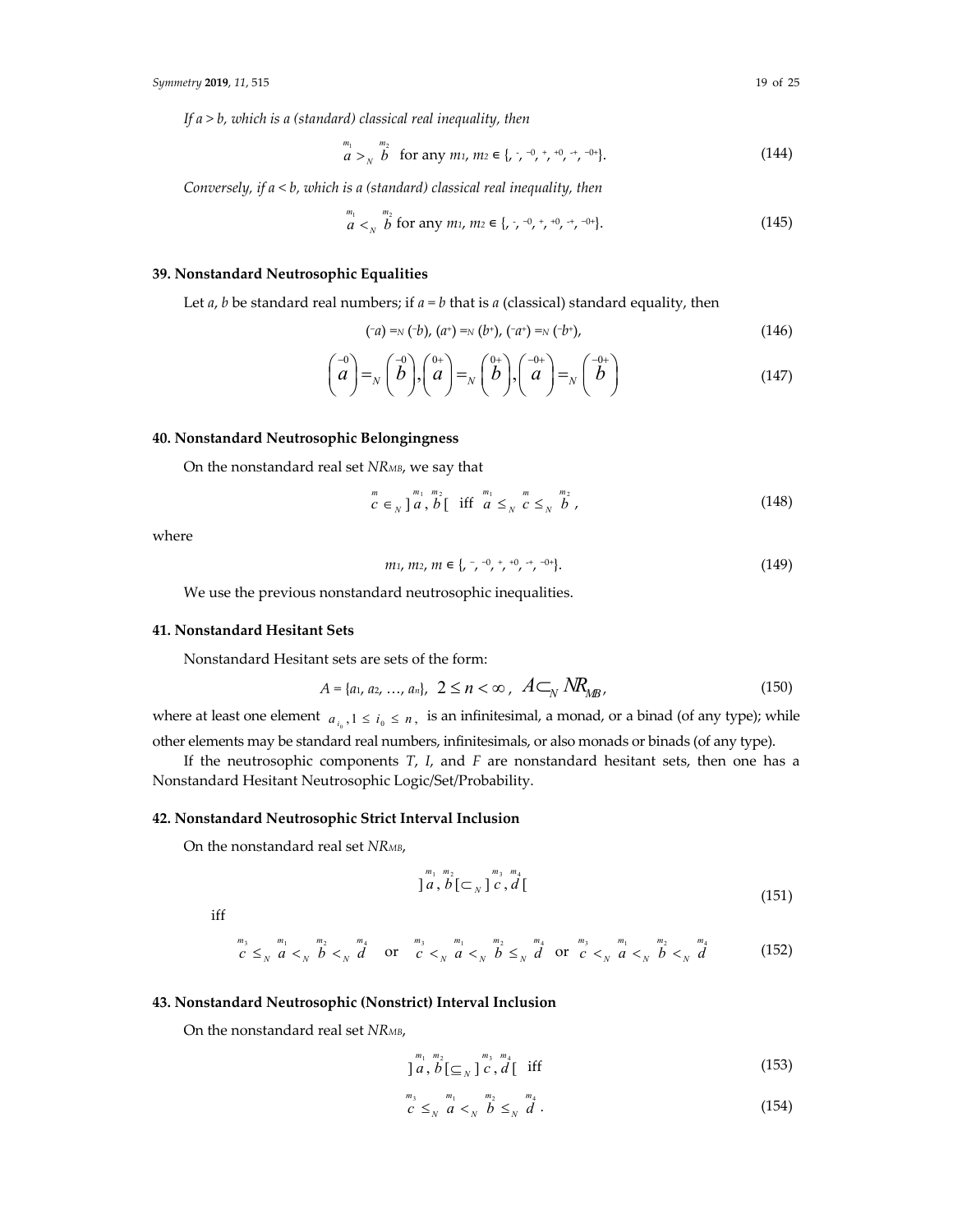# **44. Nonstandard Neutrosophic Strict Set Inclusion**

The nonstandard set *A* is neutrosophically strictly included in the nonstandard set *B*,  $A \subset_{N} B$ , if:

$$
\forall x \in_N A, x \in_N B, \text{ and } \exists y \in_N B: y \notin_N A \tag{155}
$$

# **45. Nonstandard Neutrosophic (Nonstrict) Set Inclusion**

The nonstandard set *A* is neutrosophically not strictly included in the nonstandard set *B*,

$$
A \subseteq_N B, \text{ iff:} \tag{156}
$$

$$
\forall x \in_N A, x \in_N B. \tag{157}
$$

# **46. Nonstandard Neutrosophic Set Equality**

The nonstandard sets *A* and *B* are neutrosophically equal,

$$
A =_N B, \text{ iff:} \tag{158}
$$

$$
A \subseteq_N B \text{ and } B \subseteq_N A. \tag{159}
$$

# **47. The Fuzzy, Neutrosophic, and Plithogenic Logical Connectives ∧, ∨,** →

All fuzzy, intuitionistic fuzzy, and neutrosophic logic operators are *inferential approximations*, not written in stone. They are improved from application to application.

Let's denote:

*∧F*, *∧N*, *∧<sup>P</sup>* representing respectively the fuzzy conjunction, neutrosophic conjunction, and plithogenic conjunction; (160)

similarly

*∨F*, *∨N*, *∨<sup>P</sup>* representing respectively the fuzzy disjunction, neutrosophic disjunction, and plithogenic disjunction, (161)

and

$$
\rightarrow_{F, \rightarrow N, \rightarrow P}
$$
 representing respectively the fuzzy implication, neutrosophic implication, and plithogenic implication. (162)

I agree that my beginning neutrosophic operators (when I applied the same *fuzzy t‐norm*, or the same *fuzzy t*-*conorm*, to all neutrosophic components *T*, *I*, *F*) were less accurate than others developed later by the neutrosophic community researchers. This was pointed out in 2002 by Ashbacher [25] and confirmed in 2008 by Rivieccio [26]. They observed that if on *T*<sup>1</sup> and *T*<sup>2</sup> one applies a *fuzzy t‐norm*, for their opposites *F*<sup>1</sup> and *F*2, one needs to apply the *fuzzy t‐conorm* (the opposite of fuzzy t‐norm), and reciprocally.

About inferring *I*<sup>1</sup> and *I*2, some researchers combined them in the same directions as *T1* and *T2*. Then,

$$
(T_1, I_1, F_1) \land \text{N} (T_2, I_2, F_2) = (T_1 \land F T_2, I_1 \land F I_2, F_1 \lor F F_2), \tag{163}
$$

$$
(T_1, I_1, F_1) \vee \vee (T_2, I_2, F_2) = (T_1 \vee F T_2, I_1 \vee F I_2, F_1 \wedge F I_2), \tag{164}
$$

$$
(T_1, I_1, F_1) \to_N (T_2, I_2, F_2) = (F_1, I_1, T_1) \vee_N (T_2, I_2, F_2) = (F_1 \vee_F T_2, I_1 \vee_F I_2, T_1 \wedge_F F_2). \tag{165}
$$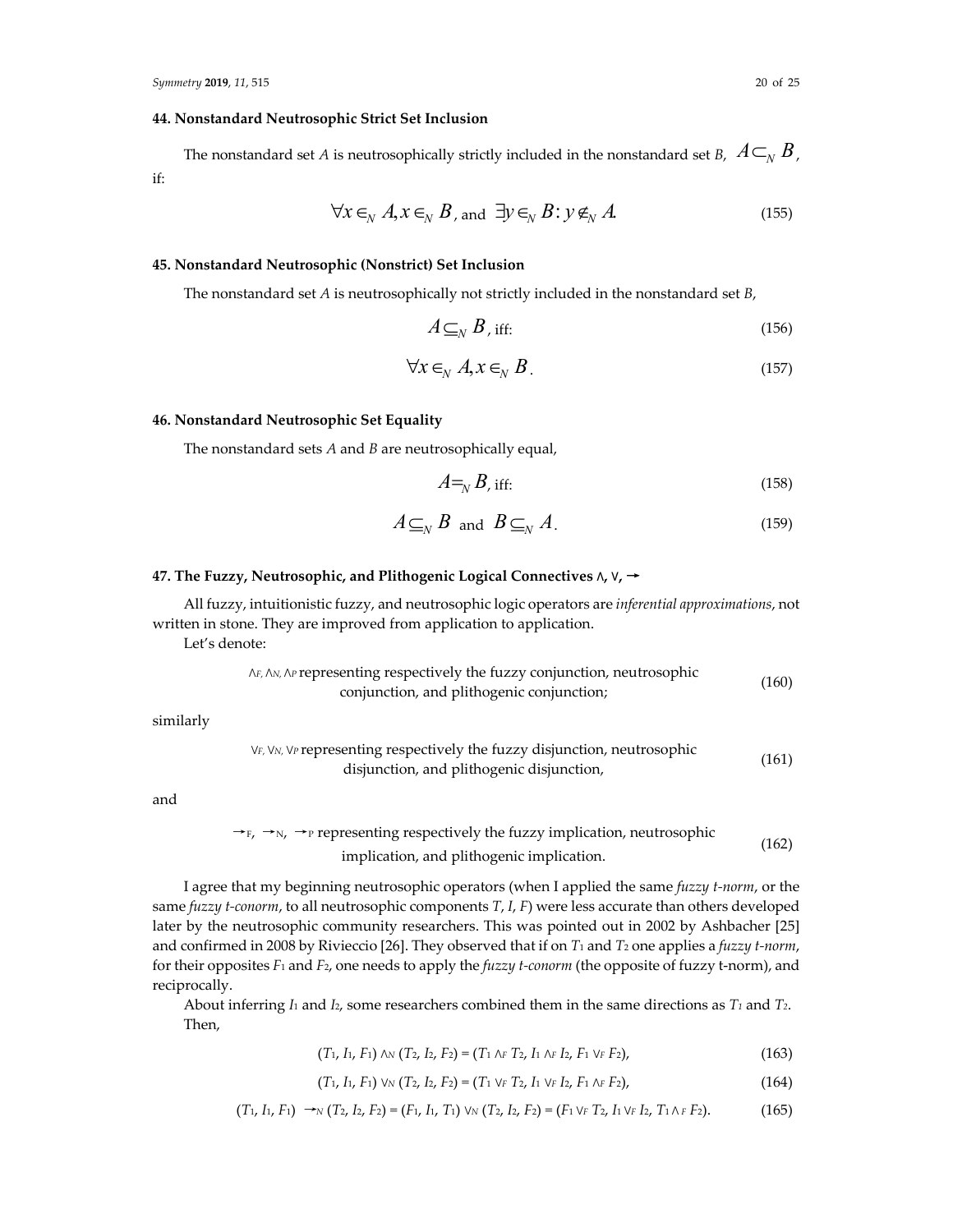others combined  $I_1$  and  $I_2$  in the same direction as  $F_1$  and  $F_2$  (since both  $I$  and  $F$  are negatively qualitative neutrosophic components, while *F* is qualitatively positive neutrosophic component), the most used one is as follows.

$$
(T_1, I_1, F_1) \land \text{N} (T_2, I_2, F_2) = (T_1 \land F T_2, I_1 \lor F I_2, F_1 \lor F F_2), \tag{166}
$$

$$
(T_1, I_1, F_1) \vee \vee (T_2, I_2, F_2) = (T_1 \vee_F T_2, I_1 \wedge_F I_2, F_1 \wedge_F F_2), \tag{167}
$$

$$
(T_1, I_1, F_1) \rightarrow_N (T_2, I_2, F_2) = (F_1, I_1, T_1) \vee_N (T_2, I_2, F_2) = (F_1 \vee_F T_2, I_1 \wedge_F I_2, T_1 \wedge_F F_2). \tag{168}
$$

Even more, recently, in an extension of neutrosophic set to *plithogenic set* [27] (which is a set whose each element is characterized by many attribute values), the *degrees of contradiction c*( , ) between the neutrosophic components *T*, *I*, and *F* have been defined (in order to facilitate the design of the aggregation operators), as follows:

$$
c(T, F) = 1
$$
 (or 100%, because they are totally opposite),  $c(T, I) = c(F, I) = 0.5$  (or 50%, because they are only half opposite). (169)

Then,

$$
(T_1, I_1, F_1) \wedge_P (T_2, I_2, F_2) = (T_1 \wedge_F T_2, 0.5(I_1 \wedge_F I_2) + 0.5(I_1 \vee_F I_2), F_1 \vee_F F_2),
$$
\n(170)

$$
(T_1, I_1, F_1) \vee_P (T_2, I_2, F_2) = (T_1 \vee_F T_2, 0.5(I_1 \vee_F I_2) + 0.5(I_1 \wedge_F I_2), F_1 \wedge_F F_2),
$$
\n(171)

$$
(T_1, I_1, F_1) \rightarrow_N (T_2, I_2, F_2) = (F_1, I_1, T_1) \vee_N (T_2, I_2, F_2) = (F_1 \vee_F T_2, 0.5(I_1 \vee_F I_2) + 0.5(I_1 \wedge_F I_2),
$$
  
\n
$$
T_1 \wedge_F F_2).
$$
 (172)

#### **48. Fuzzy t‐norms and Fuzzy t‐conorms**

The most used *∧<sup>F</sup>* (Fuzzy t‐norms), and *∨<sup>F</sup>* (Fuzzy t‐conorms) are as follows. Let

$$
a, b \in [0, 1]. \tag{173}
$$

Fuzzy t-norms (fuzzy conjunctions, or fuzzy intersections):

$$
a \wedge_F b = \min\{a, b\};\tag{174}
$$

$$
a \wedge_F b = ab; \tag{175}
$$

$$
a \wedge_F b = \max\{a + b - 1, 0\}.
$$
 (176)

Fuzzy t-conorms (fuzzy disjunctions, or fuzzy unions):

$$
a \vee_F b = \max\{a, b\};\tag{177}
$$

$$
a \vee_F b = a + b - ab; \tag{178}
$$

$$
a \vee_F b = \min\{a + b, 1\} \tag{179}
$$

#### **49. Nonstandard Neutrosophic Operators**

Nonstandard Neutrosophic Conjunctions

 $(T_1, I_1, F_1)$  AN  $(T_2, I_2, F_2) = (T_1 \wedge_F T_2, I_1 \vee_F I_2, F_1 \vee_F F_2) =$ 

$$
(inf_N(T_1, T_2), supp_N(I_1, I_2), supp(K_1, F_2))
$$
\n(180)

$$
(T_1, I_1, F_1) \wedge \mathcal{N}(T_2, I_2, F_2) = (T_1 \wedge_F T_2, I_1 \vee_F I_2, F_1 \vee_F F_2) =
$$
  

$$
(T_1 \times \mathcal{N} T_2, I_1 + \mathcal{N} I_2 \to I_1 \times \mathcal{N} I_2, F_1 + \mathcal{N} F_2 \to F_1 \times \mathcal{N} F_2)
$$
 (181)

#### Nonstandard Neutrosophic Disjunctions

 $(T_1, I_1, F_1)$  VN  $(T_2, I_2, F_2) = (T_1 \vee_F T_2, I_1 \wedge_F I_2, F_1 \wedge_F F_2) =$ 

$$
(supN(T1, T2), infN(I1, I2), infN(F1, F2))
$$
\n(182)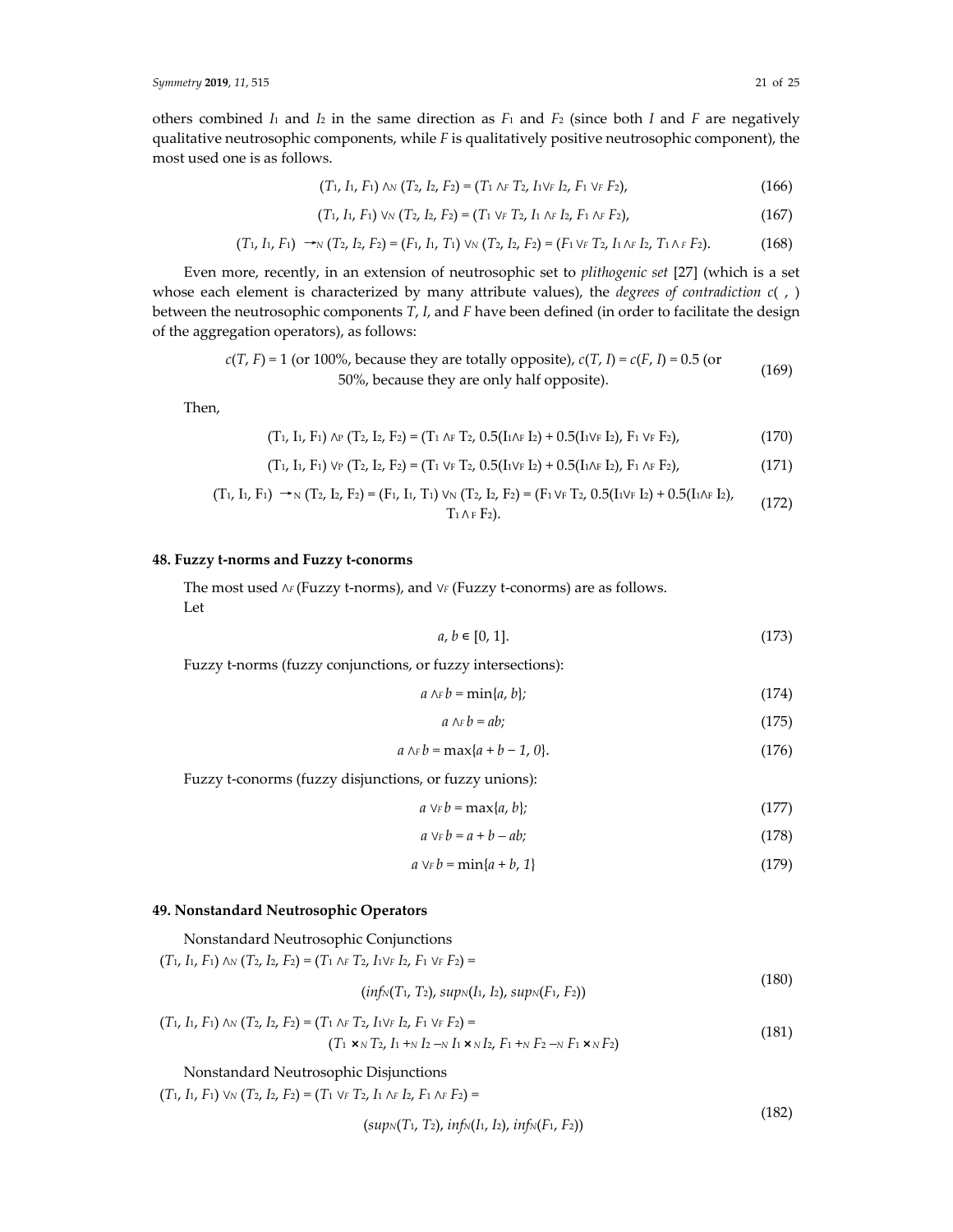$(T_1, I_1, F_1)$  VN  $(T_2, I_2, F_2) = (T_1 \vee_F T_2, I_1 \wedge_F I_2, F_1 \wedge_F F_2) =$  $(T_1 + N_1 T_2 - N_1 T_1 \times N_1 T_2, I_1 \times N_2 T_2, I_1 \times N_2 T_2, I_1 \times N_1 T_2)$  (183)

Nonstandard Neutrosophic Negations

$$
\neg (T_1, I_1, F_1) = (F_1, I_1, T_1) \tag{184}
$$

$$
\neg (T_1, I_1, F_1) = (F_1, (1^+) - N I_1, T_1) \tag{185}
$$

Nonstandard Neutrosophic Implications

 $(T_1, I_1, F_1) \rightarrow_N (T_2, I_2, F_2) = (F_1, I_1, T_1) \vee_N (T_2, I_2, F_2) = (F_1 \vee_F T_2, I_1 \wedge_F I_2, T_1 \wedge_F F_2)$ 

$$
= (F_1 +_N T_2 -_N F_1 \times_N T_2, I_1 \times_N I_2, T_1 \times_N F_2)
$$
\n
$$
(186)
$$

$$
(T_1, I_1, F_1) \rightarrow_N (T_2, I_2, F_2) = (F_1, (1^+) - N I_1, T_1) \vee_N (T_2, I_2, F_2)
$$
  
=  $(F_1 \vee_F T_2, ((1^+) - N I_1) \wedge_F I_2, T_1 \wedge_F F_2) = (F_1 + N I_2 - N I_1 \times_N T_2, ((1^+) - N I_1) \times_N I_2, T_1 \times_N F_2)$  (187)

Let  $P_1(T_1, I_1, F_1)$  and  $P_2(T_2, I_2, F_2)$  be two nonstandard neutrosophic logical propositions, whose nonstandard neutrosophic components are, respectively,

$$
T_1, I_1, F_1, T_2, I_2, F_2 \in N\ R_{MB}.\tag{196}
$$

# **50. Numerical Examples of Nonstandard Neutrosophic Operators**

Let us take a particular numeric example, where

$$
P_1 =_{N} 0.3, 0.2, 0.4, P_2 =_{N} 0.6, 0.1, 0.5)
$$
\n(197)

are two nonstandard neutrosophic logical propositions.

We use the nonstandard arithmetic operations previously defined *Numerical Example of Nonstandard Neutrosophic Conjunction*

$$
0.3 \times_{N} 0.6 =_{N} [0.3, 0.3 + \varepsilon_{1}) \times (0.6 - \varepsilon_{2}, 0.6] = (0.18 - 0.3\varepsilon_{2}, 0.18 + 0.6\varepsilon_{1}) =_{N} (198)
$$
  
\n
$$
0.2 +_{N} 0.1 -_{N} 0.2 \times_{N} 0.1 =_{N} [(0.2 - \varepsilon_{1}, 0.2) \cup (0.2, 0.2 + \varepsilon_{1})] + (0.1 - \varepsilon_{2}, 0.1 + \varepsilon_{2})
$$
  
\n
$$
-[(0.2 - \varepsilon_{1}, 0.2) \cup (0.2, 0.2 + \varepsilon_{1})] \times (0.1 - \varepsilon_{2}, 0.1 + \varepsilon_{2})
$$
  
\n
$$
= [(0.3 - \varepsilon_{1} - \varepsilon_{2}, 0.3 + \varepsilon_{2}) \cup (0.3 - \varepsilon_{2}, 0.3 + \varepsilon_{1} + \varepsilon_{2})]
$$
  
\n
$$
-[(0.2 - \varepsilon_{1}) \times (0.1 - \varepsilon_{2}), (0.02 + 0.2\varepsilon_{2})] \cup [(0.02 - 0.2\varepsilon_{2}), (0.2 + \varepsilon_{1}) \times (0.1 + \varepsilon_{2})]
$$
  
\n
$$
= [0.3 - 0.3 - 0.02 - \varepsilon_{1} - 0.2 + \varepsilon_{1} - 0.02 - \varepsilon_{2} - 0.2 + \varepsilon_{2} - 0.28]
$$
  
\n
$$
0.4 +_{N} 0.5 =_{N} [0.4, 0.4] + (0.5, 0.5 + \varepsilon_{1}) - [0.4, 0.4] \times (0.5, 0.5 + \varepsilon_{1})
$$
  
\n
$$
= (0.4 + 0.5, 0.4 + 0.5 + \varepsilon_{1}) - (0.4 \times 0.5, 0.4 \times 0.5 + 0.4\varepsilon_{1})
$$
  
\n
$$
= (0.9, 0.9 + \varepsilon_{1}) - (0.2, 0.2 + 0.4\varepsilon_{1})
$$
  
\n
$$
= (
$$

Hence

$$
P_1 \wedge_N P_2 =_N (0.18, 0.28, 0.70) \tag{201}
$$

*Numerical Example of Nonstandard Neutrosophic Disjunction*

$$
0.3^{0+}_{0.3} \times 0.6^{0-}_{0.3} \times 0.6^{0-}_{0.3} = \sqrt{(0.3, 0.3 + \varepsilon_1) + (0.6 - \varepsilon_1, 0.6)} + (0.3, 0.3 + \varepsilon_1) \times (0.6 - \varepsilon_1, 0.6)
$$
  
=  $(0.9 - \varepsilon_1, 0.9 + \varepsilon_1) - (0.18 - 0.3\varepsilon_1, 0.18 + 0.6\varepsilon_1) = (0.72 - 1.6\varepsilon_1, 0.72 + 1.3\varepsilon_1) = \sqrt{0.72}$  (202)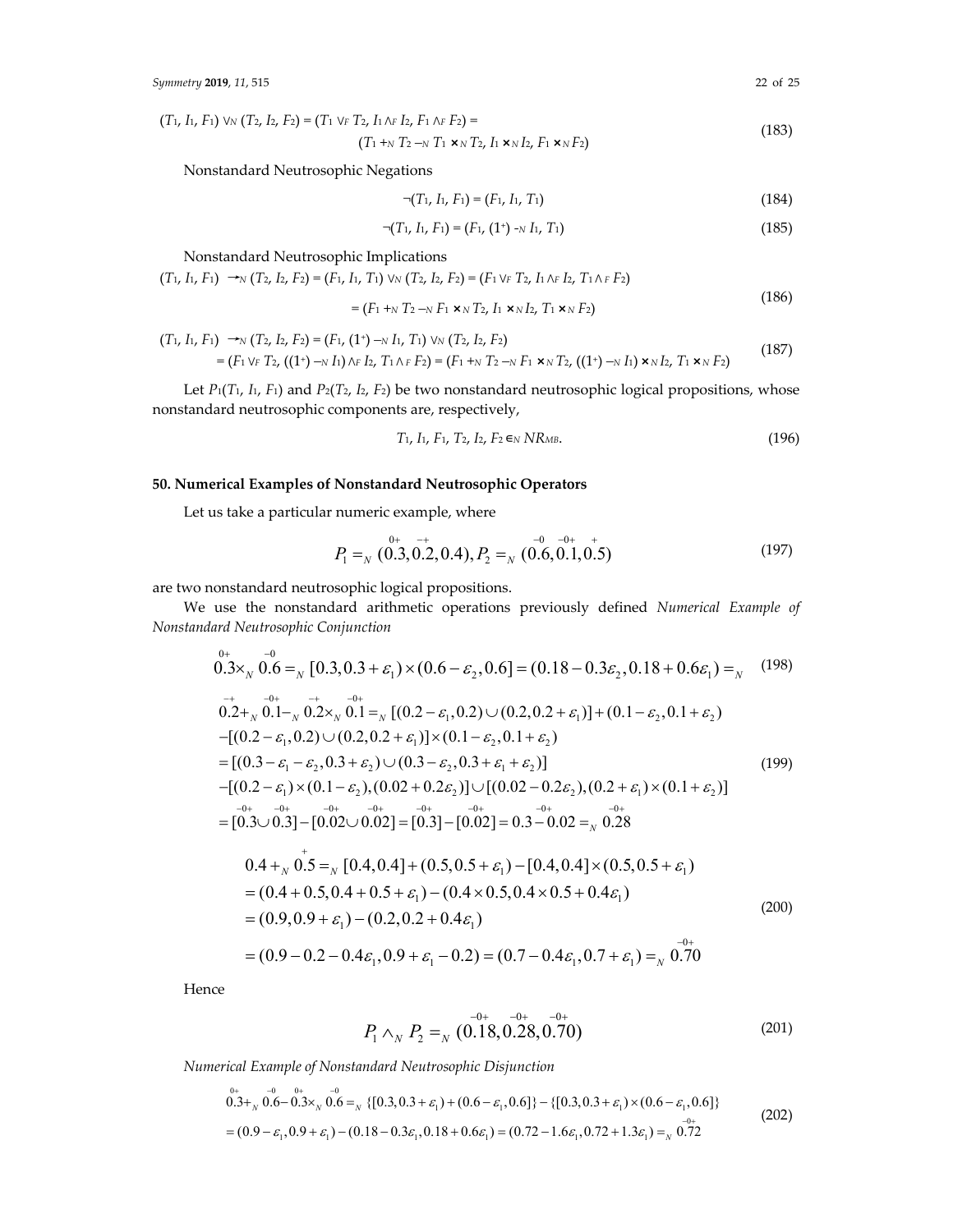$$
0.2 \times_{N} 0.1 =_{N} \left( 0.2 \times 0.1 \right) =_{N} 0.02
$$
 (203)

$$
0.4 \times_{N} 0.5 =_{N} \left( 0.4 \times 0.5 \right) =_{N} 0.20
$$
 (204)

Hence

$$
P_1 \vee_N P_2 =_N (0.72, 0.02, 0.20) \tag{205}
$$

*Numerical Example of Nonstandard Neutrosophic Negation*

$$
\bigg(206\big) = \bigg( \bigg( \bigg)^{0+} - \bigg( \bigg( \bigg) \bigg)^{-} \bigg( \bigg( \bigg) \bigg) \bigg) \bigg( \bigg( \bigg) \bigg) \bigg( \bigg( \bigg) \bigg) \bigg( \bigg( \bigg) \bigg) \bigg( \bigg( \bigg) \bigg) \bigg( \bigg( \bigg) \bigg) \bigg( \bigg( \bigg) \bigg) \bigg( \bigg( \bigg) \bigg) \bigg( \bigg( \bigg) \bigg) \bigg( \bigg( \bigg) \bigg) \bigg( \bigg( \bigg) \bigg) \bigg( \bigg) \bigg( \bigg) \bigg( \bigg) \bigg( \bigg) \bigg( \bigg) \bigg( \bigg) \bigg( \bigg) \bigg( \bigg) \bigg( \bigg) \bigg( \bigg) \bigg( \bigg) \bigg( \bigg) \bigg( \bigg) \bigg( \bigg) \bigg( \bigg) \bigg( \bigg) \bigg( \bigg) \bigg( \bigg) \bigg( \bigg) \bigg) \bigg( \bigg) \bigg( \bigg) \bigg( \bigg) \bigg( \bigg) \bigg( \bigg) \bigg( \bigg) \bigg) \bigg( \bigg) \bigg( \bigg) \bigg( \bigg) \bigg( \bigg) \bigg( \bigg) \bigg) \bigg( \bigg) \bigg( \bigg) \bigg( \bigg) \bigg( \bigg) \bigg( \bigg) \bigg( \bigg) \bigg) \bigg( \bigg) \bigg( \bigg) \bigg( \bigg) \bigg( \bigg) \bigg( \bigg) \bigg) \bigg( \bigg) \bigg( \bigg) \bigg( \bigg) \bigg( \bigg) \bigg) \bigg( \bigg) \bigg( \bigg) \bigg( \bigg) \bigg( \bigg) \bigg) \bigg( \bigg) \bigg( \bigg) \bigg( \bigg) \bigg( \bigg) \bigg) \bigg( \bigg) \bigg( \bigg) \bigg( \bigg) \bigg( \bigg) \bigg( \bigg) \bigg( \bigg) \bigg) \bigg( \bigg) \bigg( \bigg) \bigg( \bigg) \big
$$

*Numerical Example of Nonstandard Neutrosophic Implication*

$$
(P_1 \to_N P_2) \Leftrightarrow_N (\neg_N P_1 \vee_N P_2) =_N (0.4, 0.2, 0.3) \vee_N (0.6, 0.1, 0.5)
$$
 (207)

Afterwards,

$$
0.4 +_{N} 0.6 -_{N} 0.4 \times_{N} 0.6 =_{N} \left( 0.4 + 0.6 \right) -_{N} \left( 0.4 \times 0.6 \right) =_{N} 1.0 -_{N} 0.24 =_{N} 0.76
$$
\n
$$
0.4 +_{N} 0.6 -_{N} 0.4 \times_{N} 0.6 =_{N} 0.6
$$
\n
$$
0.4 +_{N} 0.6 -_{N} 0.4 \times_{N} 0.6 =_{N} 0.6
$$
\n
$$
(208)
$$

$$
0.2 \times_{N} 0.1 =_{N} 0.02
$$
  
0.4  
 $^{0+}$   
 $^{0+}$   
 $^{0+}$   
 $^{0+}$   
 $^{0+}$ 

$$
0.3 \times_{N} 0.5 =_{N} 0.15
$$

whence

$$
I_N P_1 =_N (0.76, 0.02, 0.15) \tag{211}
$$

Therefore, we have showed above how to do nonstandard neutrosophic arithmetic operations on some concrete examples.

#### **51. Conclusions**

In the history of mathematics, critics on nonstandard analysis, in general, have been made by Paul Halmos, Errett Bishop, Alain Connes, and others.

That's why we have extended in 1998 for the first time the monads to pierced binad, and then in 2019 for the second time we extended the left monad to left monad closed to the right, the right monad to right monad closed to the left, and the pierced binad to unpierced binad. These were necessary in order to construct a general nonstandard neutrosophic real mobinad space, which is closed under the nonstandard neutrosophic arithmetic operations (such as addition, subtraction, multiplication, division, and power), which are needed in order to be able to define the nonstandard neutrosophic operators (such as conjunction, disjunction, negation, implication, and equivalence) on this space, and to transform the newly constructed nonstandard neutrosophic real mobinad space into a lattice

of first order (as partially ordered nonstandard set, under the neutrosophic inequality  $\leq_N$ ) and a lattice of second type (as algebraic structure, endowed with two binary laws: neutrosophic infimum (*infN*) and neutrosophic supremum (*sup*<sub>N</sub>)).

As a consequence of extending the nonstandard analysis, we also extended the nonstandard neutrosophic logic, set, measure, probability and statistics.

As future research it would be to introduce the nonstandard neutrosophic measure, and to find applications of extended nonstandard neutrosophic logic, set, probability into calculus, since in calculus one deals with infinitesimals and their aggregation operators, due to the tremendous number of applications of the neutrosophic theories [28].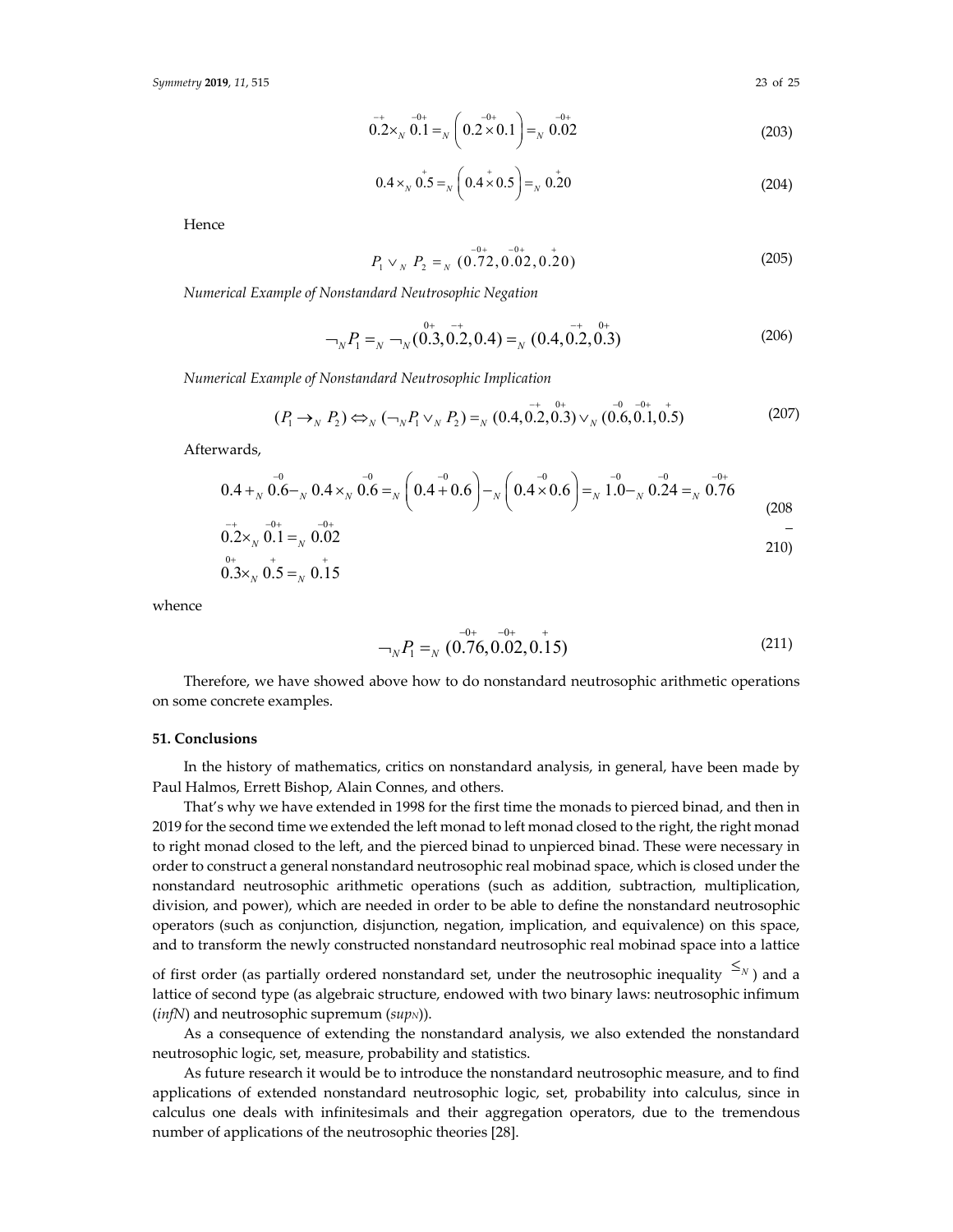**Funding:** This research received no external funding.

**Conflicts of Interest**: The author declares no conflict of interest.

## **References**

- 1. Imamura, T. Note on the Definition of Neutrosophic Logic. *arXiv* **2018**, arXiv:1811.02961.
- 2. Smarandache, F. Answers to Imamura Note on the Definition of Neutrosophic Logic. *arXiv* **2018**, arxiv:1812.02534.
- 3. Smarandache, F. *About Nonstandard Neutrosophic Logic (Answers to Imamura's ʹNote on the Definition of Neutrosophic Logicʹ)*; Cornell University: New York City, NY, USA, 2019.
- 4. Smarandache, F. *Extended Nonstandard Neutrosophic Logic, Set, and Probability Based on Extended Nonstandard Analysis*; Cornell University: Ithaca, NY, USA, 2019; p. 31.
- 5. Smarandache, F. *Neutrosophy: Neutrosophic Probability, Set, and Logic*; ProQuest Information & Learning: Ann Arbor, MI, USA, 1998; p. 105.
- 6. Smarandache, F. Definition of neutrosophic logic—A generalization of the intuitionistic fuzzy logic. In Proceedings of the 3rd Conference of the European Society for Fuzzy Logic and Technology, Zittau, Germany, 10–12 September 2003; pp. 141–146.
- 7. Thao, N.X.; Smarandache, F. (I, T)-Standard neutrosophic rough set and its topologies properties. *Neutrosophic Sets Syst.* **2016**, *14*, 65–70, doi:10.5281/zenodo.570892.
- 8. Thao, N.X.; Cuong, B.C.; Smarandache, F. Rough Standard Neutrosophic Sets: An Application on Standard Neutrosophic Information Systems. *Neutrosophic Sets Syst.* **2016**, *14*, 80–92, doi:10.5281/zenodo.570890.
- 9. Cuong, B.C.; Phong, P.H.; Smarandache, F. Standard Neutrosophic Soft Theory—Some First Results. *Neutrosophic Sets Syst.* **2016**, *12*, 80–91, doi:10.5281/zenodo.571149.
- 10. Smarandache, F. Degree of Dependence and Independence of the (Sub)Components of Fuzzy Set and Neutrosophic Set. *Neutrosophic Sets Syst.* **2016**, *11*, 95–97.
- 11. Smarandache, F.; Overset, N.; Underset, N.; Offset, N. *Similarly for Neutrosophic Over‐/Under‐/Off‐Logic, Probability, and Statistics*; Pons Publishing House: Brussels, Belgium, 2016; 168p.
- 12. Smarandache, F. *Applications of Neutrosophic Sets in Image Identification, Medical Diagnosis, Fingerprints and Face Recognition and Neutrosophic Overset/Underset/Offset*; COMSATS Institute of Information Technology: Abbottabad, Pakistan, 26 December 2017.
- 13. Smarandache, F. Interval‐Valued Neutrosophic Oversets, Neutrosophic Understes, and Neutrosophic Offsets. *Int. J. Sci. Eng. Investig.* **2016**, *5*, 1–4.
- 14. Smarandache, F. Operators on Single‐Valued Neutrosophic Oversets, Neutrosophic Undersets, and Neutrosophic Offsets. *J. Math. Inform.* **2016**, *5*, 63–67.
- 15. Smarandache, F. A Unifying Field in Logics: Neutrosophic Logic. *Mult. Valued Logic* **2002**, *8*, 385–438.
- 16. Smarandache, F. n‐Valued Refined Neutrosophic Logic and Its Applications in Physics. *Prog. Phys.* **2013**, *4*, 143–146.
- 17. Smarandache, F. Neutrosophy, A New Branch of Philosophy. *Mult. Valued Logic* **2002**, *8*, 297–384.
- 18. Robinson, A. *Non‐Standard Analysis*; Princeton University Press: Princeton, NJ, USA, 1996.
- 19. Loeb, P.A.; Wolff, M. (Eds.) Nonstandard analysis for the working mathematician. In *Mathematics and Its Applications*; Kluwer Academic Publishers: Dordrecht, The Netherlands, 2000; p. 311.
- 20. Insall, M.; Weisstein, E.W. *Nonstandard Analysis*. From *MathWorld*—A Wolfram Web Resource. Available online: http://mathworld.wolfram.com/NonstandardAnalysis.html (accessed on 1 April 2019).
- 21. Insall, M. *Transfer Principle*. From *MathWorld*—A Wolfram Web Resource, Created by Eric W. Weisstein. Available online: http://mathworld.wolfram.com/TransferPrinciple.html (accessed on 1 April 2019).
- 22. Smarandache, F. *Neutrosophic Precalculus and Neutrosophic Calculus*; EuropaNova: Brussels, Belgium, 2015; p. 154.
- 23. Smarandache, F. *Introduction to Neutrosophic Measure, Neutrosophic Integral, and Neutrosophic Probability*; Sitech & Educational: Craiova, Romania; Columbus, OH, USA, 2013; 140p.
- 24. Smarandache, F. An Introduction to Neutrosophic Measure. In Proceedings of the 2014 American Physical Society April Meeting, Savannah, Georgia, 5–8 April 2014; Volume 59.
- 25. Ashbacher, C. *Introduction to Neutrosophic Logic*; ProQuest Information & Learning: Ann Arbor, MI, USA, 2002.
- 26. Rivieccio, U. Neutrosophic logics: Prospects and problems. *Fuzzy Sets Syst.* **2008**, *159*, 1860–1868.